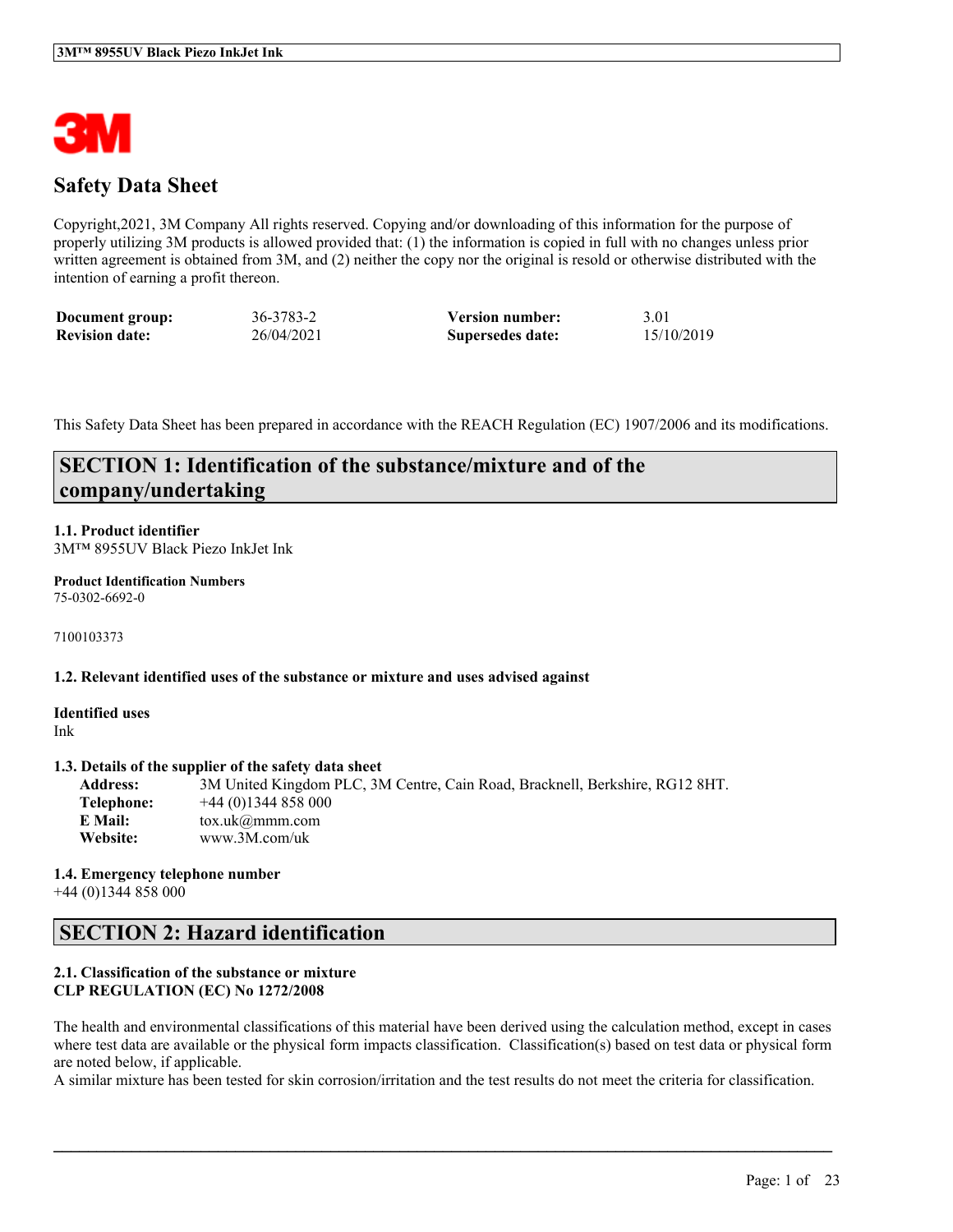## **CLASSIFICATION:**

Skin Corrosion/Irritation, Category 2 - Skin Irrit. 2; H315 Serious Eye Damage/Eye Irritation, Category 1 - Eye Dam. 1; H318 Skin Sensitization, Category 1 - Skin Sens. 1; H317 Reproductive Toxicity, Category 1B - Repr. 1B; H360 Specific Target Organ Toxicity-Single Exposure, Category 3 - STOT SE 3; H335 Hazardous to the Aquatic Environment (Acute), Category 1 - Aquatic Acute 1; H400 Hazardous to the Aquatic Environment (Chronic), Category 1 - Aquatic Chronic 1; H410

For full text of H phrases, see Section 16.

## **2.2. Label elements CLP REGULATION (EC) No 1272/2008**

## **SIGNAL WORD**

DANGER.

### **Symbols**

GHS05 (Corrosion) |GHS07 (Exclamation mark) |GHS08 (Health Hazard) |GHS09 (Environment) |

### **Pictograms**



### **Ingredients:**

| Ingredient                                                             | CAS Nbr    | EC No.          | $\%$ by Wt     |
|------------------------------------------------------------------------|------------|-----------------|----------------|
| exo-1,7,7-trimethylbicyclo[2.2.1]hept-2-yl acrylate                    | 5888-33-5  | $227 - 561 - 6$ | $10 - 30$      |
| isooctyl acrylate                                                      | 29590-42-9 | 249-707-8       | - 30<br>$10 -$ |
| Tetrahydrofurfuryl acrylate                                            | 2399-48-6  | 219-268-7       | $15 - 25$      |
| 2-Propenoic acid, 1,6-hexanediyl ester, polymer with<br>2-aminoethanol | 67906-98-3 |                 | $7 - 13$       |
| hexamethylene diacrylate                                               | 13048-33-4 | 235-921-9       | - 10<br>1 -    |
| $diphenyl(2,4,6-trimethylbenzoyl)phosphine oxide$                      | 75980-60-8 | 278-355-8       | 10<br>$\sim$   |

### **HAZARD STATEMENTS:**

| H315   | Causes skin irritation.                               |
|--------|-------------------------------------------------------|
| H318   | Causes serious eye damage.                            |
| H317   | May cause an allergic skin reaction.                  |
| H360FD | May damage fertility. May damage the unborn child.    |
| H335   | May cause respiratory irritation.                     |
| H410   | Very toxic to aquatic life with long lasting effects. |

## **PRECAUTIONARY STATEMENTS**

| <b>Prevention:</b> |                                                                          |
|--------------------|--------------------------------------------------------------------------|
| P <sub>201</sub>   | Obtain special instructions before use.                                  |
| P <sub>261</sub> A | Avoid breathing vapours.                                                 |
| P <sub>273</sub>   | Avoid release to the environment.                                        |
| <b>P280I</b>       | Wear protective gloves, eye/face protection, and respiratory protection. |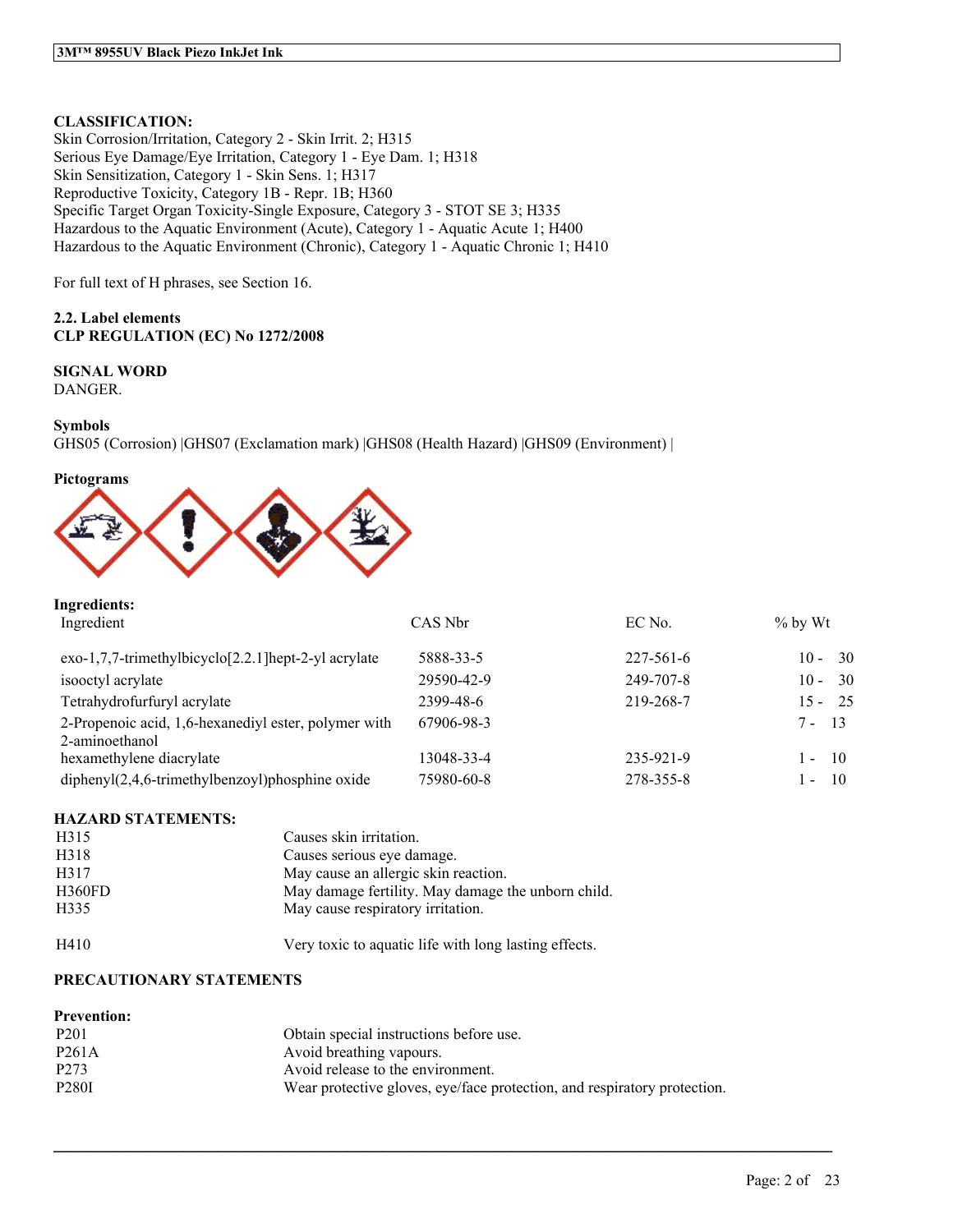## **Response:**

| $P305 + P351 + P338$ | IF IN EYES: Rinse cautiously with water for several minutes. Remove contact lenses, if |  |
|----------------------|----------------------------------------------------------------------------------------|--|
|                      | present and easy to do. Continue rinsing.                                              |  |
| P310                 | Immediately call a POISON CENTRE or doctor/physician.                                  |  |

### **SUPPLEMENTAL INFORMATION:**

## **Supplemental Precautionary Statements:**

Restricted to professional users.

19% of the mixture consists of components of unknown acute oral toxicity.

Contains 23% of components with unknown hazards to the aquatic environment.

### **2.3. Other hazards**

None known.

# **SECTION 3: Composition/information on ingredients**

# **3.1. Substances**

Not applicable

## **3.2. Mixtures**

| Ingredient                                                                                                                                                              | Identifier(s)                              | $\frac{0}{0}$ | <b>Classification according to Regulation</b><br>(EC) No. 1272/2008 [CLP]                                                                                |
|-------------------------------------------------------------------------------------------------------------------------------------------------------------------------|--------------------------------------------|---------------|----------------------------------------------------------------------------------------------------------------------------------------------------------|
| isooctyl acrylate                                                                                                                                                       | (CAS-No.) 29590-42-9<br>(EC-No.) 249-707-8 | $10 -$<br>30  | Skin Irrit. 2, H315<br>Eye Irrit. 2, H319<br><b>STOT SE 3, H335</b><br>Aquatic Acute 1, H400, M=1<br>Aquatic Chronic 1, H410, M=1<br>Skin Sens. 1B, H317 |
| exo-1,7,7-trimethylbicyclo[2.2.1]hept-2-<br>yl acrylate                                                                                                                 | (CAS-No.) 5888-33-5<br>(EC-No.) 227-561-6  | $10 -$<br>30  | Skin Irrit. 2, H315<br>Eye Irrit. 2, H319<br><b>STOT SE 3, H335</b><br>Aquatic Acute 1, H400, M=1<br>Aquatic Chronic 1, H410, M=1<br>Skin Sens. 1B, H317 |
| Tetrahydrofurfuryl acrylate                                                                                                                                             | (CAS-No.) 2399-48-6<br>(EC-No.) 219-268-7  | $15 -$<br>25  | Aquatic Chronic 2, H411<br><b>EUH071</b><br>Acute Tox. 4, H302<br>Skin Corr. 1C, H314<br>Skin Sens. 1B, H317<br>Repr. 1B, H360Df                         |
| TS Polymer                                                                                                                                                              | <b>Trade Secret</b>                        | $0.5 - 2$     | Substance not classified as hazardous                                                                                                                    |
| 2-Propenoic acid, 1,6-hexanediyl ester,<br>polymer with 2-aminoethanol                                                                                                  | (CAS-No.) 67906-98-3                       | $7 - 13$      | Skin Irrit. 2, H315<br>Eye Irrit. 2, H319<br>Skin Sens. 1, H317                                                                                          |
| 2-Propenoic acid, 2-hydroxyethyl ester,<br>polymer with 5-isocyanato-1-<br>$(isocyanatomethyl)-1,3,3-$<br>trimethylcyclohexane, 2-oxepanone and<br>2,2'-oxybis[ethanol] | (CAS-No.) 72162-39-1                       | $7 - 13$      | Skin Irrit. 2, H315<br>Eye Irrit. 2, H319                                                                                                                |
| hexamethylene diacrylate                                                                                                                                                | (CAS-No.) 13048-33-4                       | 10<br>$1 -$   | Skin Irrit. 2, H315                                                                                                                                      |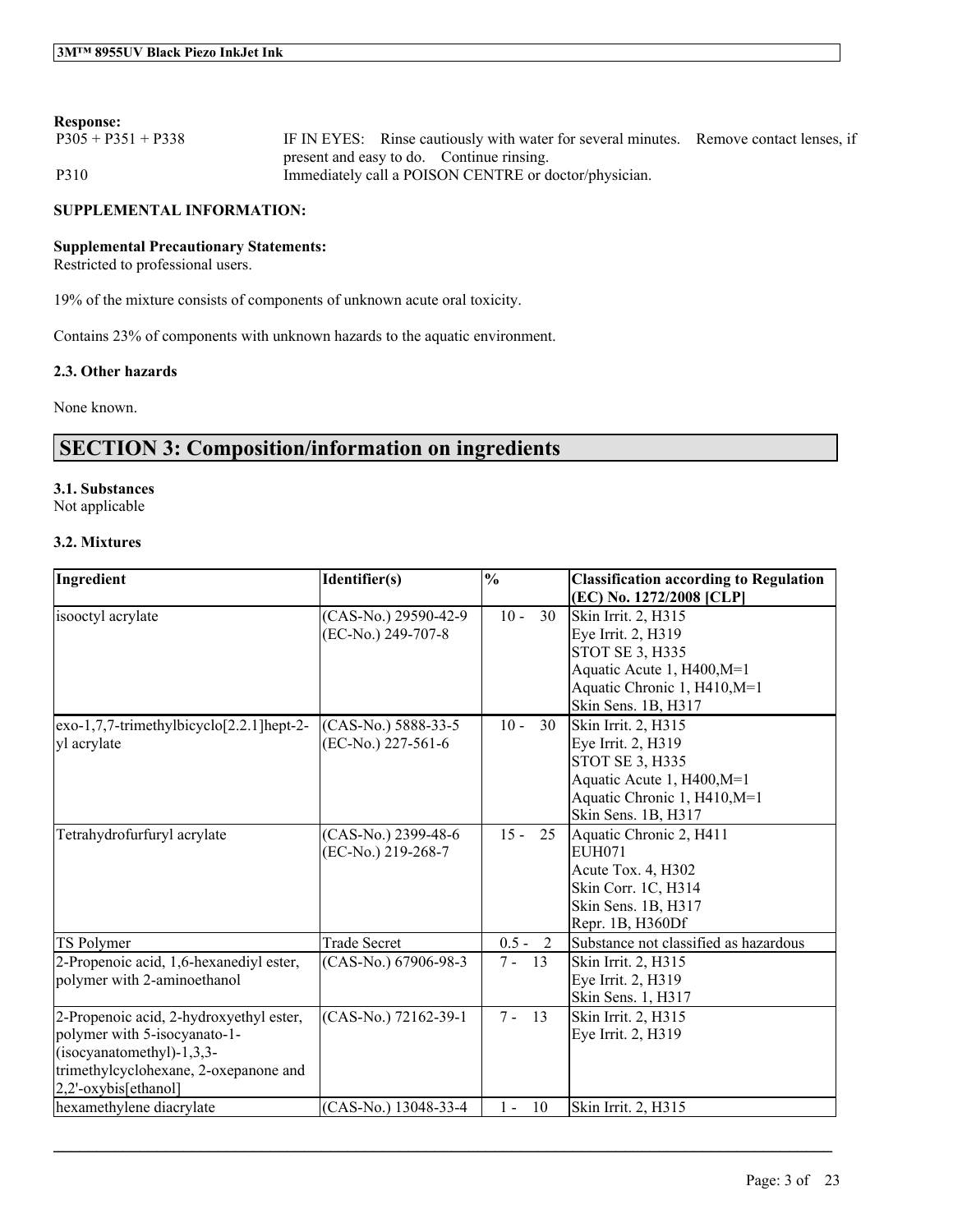|                                                           | (EC-No.) 235-921-9                         |             | Eye Irrit. 2, $H319$<br>Skin Sens. 1, H317<br>Nota D<br>Aquatic Acute 1, H400, M=1<br>Aquatic Chronic 2, H411                                                                                            |
|-----------------------------------------------------------|--------------------------------------------|-------------|----------------------------------------------------------------------------------------------------------------------------------------------------------------------------------------------------------|
| Carbon black                                              | (CAS-No.) 1333-86-4<br>(EC-No.) 215-609-9  | 10<br>$1 -$ | Substance with a national occupational<br>exposure limit                                                                                                                                                 |
| diphenyl $(2, 4, 6$ -<br>trimethylbenzoyl)phosphine oxide | (CAS-No.) 75980-60-8<br>(EC-No.) 278-355-8 | $1 - 10$    | Skin Sens. 1B, H317<br>Repr. 1B, H360F<br>Aquatic Chronic 2, H411                                                                                                                                        |
| Benzophenone                                              | (CAS-No.) 119-61-9<br>(EC-No.) 204-337-6   | $1 - 7$     | Aquatic Chronic 3, H412<br>Acute Tox. 4, H302<br><b>STOT RE 2, H373</b>                                                                                                                                  |
| Camphene                                                  | (CAS-No.) 79-92-5<br>(EC-No.) 201-234-8    | ${}_{0.2}$  | Eye Irrit. 2, H319<br>Aquatic Acute 1, H400, M=1<br>Aquatic Chronic 1, H410, M=1                                                                                                                         |
| acrylic acid                                              | (CAS-No.) 79-10-7<br>(EC-No.) 201-177-9    | ${}_{0.2}$  | Flam. Liq. 3, H226<br>Acute Tox. 4, H332<br>Acute Tox. 4, H312<br>Acute Tox. 4, H302<br>Skin Corr. 1A, H314<br><b>STOT SE 3, H335</b><br>Aquatic Acute 1, H400, M=1<br>Nota D<br>Aquatic Chronic 2, H411 |
| toluene                                                   | (CAS-No.) 108-88-3<br>(EC-No.) 203-625-9   | ${}_{0.2}$  | Flam. Liq. 2, H225<br>Asp. Tox. 1, H304<br>Skin Irrit. 2, H315<br>Repr. 2, H361d<br>STOT SE 3, H336<br><b>STOT RE 2, H373</b><br>Aquatic Chronic 3, H412                                                 |

Please see section 16 for the full text of any H statements referred to in this section

## **Specific Concentration Limits**

| Ingredient                                                                                                           | Identifier(s)                                | <b>Specific Concentration Limits</b> |
|----------------------------------------------------------------------------------------------------------------------|----------------------------------------------|--------------------------------------|
| acrylic acid                                                                                                         | (CAS-No.) 79-10-7<br>(EC-No.) 201-177-9      | $(C \ge 1\%)$ STOT SE 3, H335        |
| $\left[\frac{exo-1}{7}, \frac{7}{1}$ -trimethylbicyclo $\left[\frac{2}{2}, \frac{1}{1}\right]$ hept-2-yl<br>acrylate | $(CAS-No.) 5888-33-5$<br>(EC-No.) 227-561-6  | $(C \ge 10\%)$ STOT SE 3, H335       |
| isooctyl acrylate                                                                                                    | $(CAS-No.) 29590-42-9$<br>(EC-No.) 249-707-8 | $(C \ge 10\%)$ STOT SE 3, H335       |

For information on ingredient occupational exposure limits or PBT or vPvB status, see sections 8 and 12 of this SDS

 $\mathcal{L}_\mathcal{L} = \mathcal{L}_\mathcal{L} = \mathcal{L}_\mathcal{L} = \mathcal{L}_\mathcal{L} = \mathcal{L}_\mathcal{L} = \mathcal{L}_\mathcal{L} = \mathcal{L}_\mathcal{L} = \mathcal{L}_\mathcal{L} = \mathcal{L}_\mathcal{L} = \mathcal{L}_\mathcal{L} = \mathcal{L}_\mathcal{L} = \mathcal{L}_\mathcal{L} = \mathcal{L}_\mathcal{L} = \mathcal{L}_\mathcal{L} = \mathcal{L}_\mathcal{L} = \mathcal{L}_\mathcal{L} = \mathcal{L}_\mathcal{L}$ 

# **SECTION 4: First aid measures**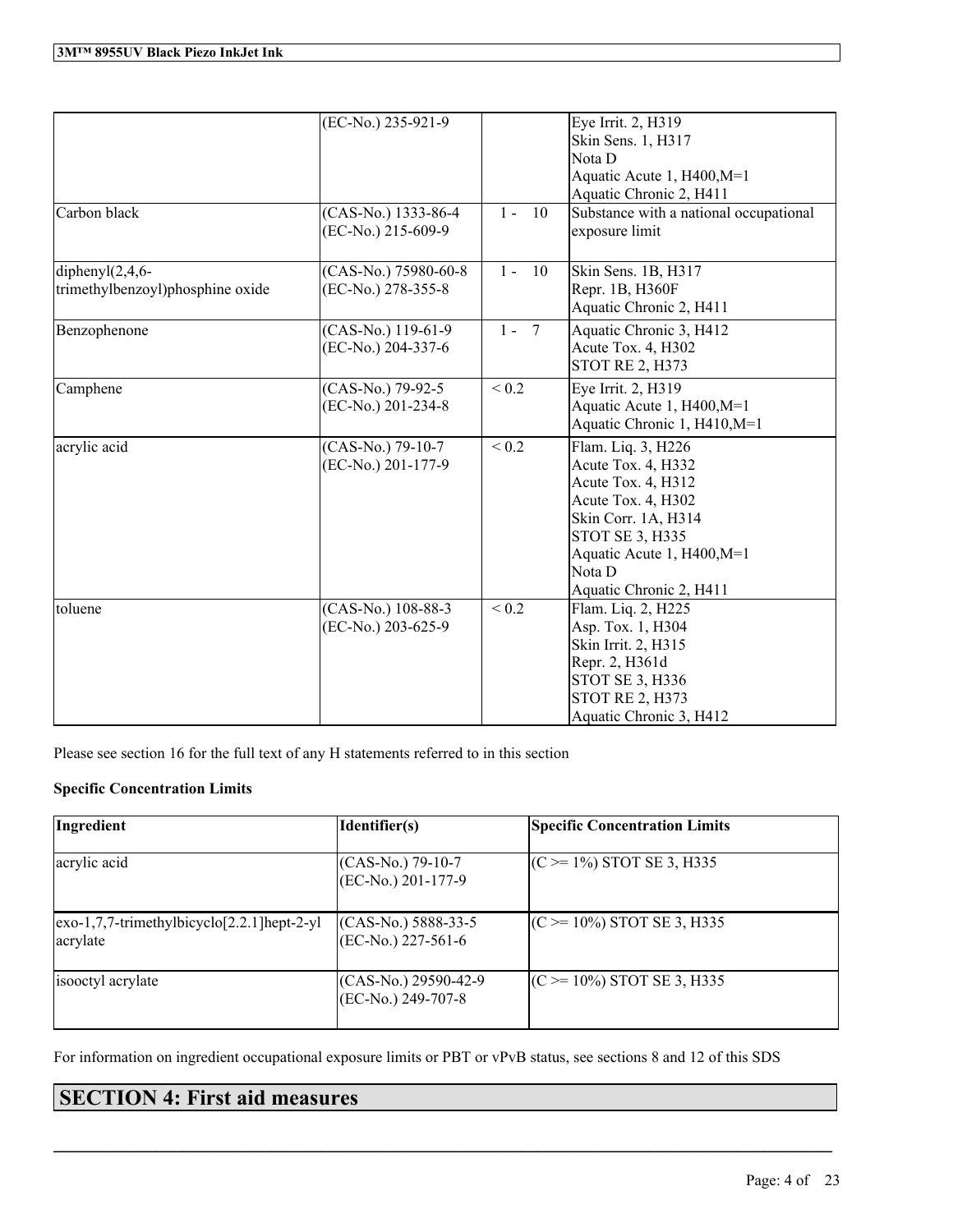### **4.1. Description of first aid measures**

#### **Inhalation**

Remove person to fresh air. If you feel unwell, get medical attention.

### **Skin contact**

Immediately wash with soap and water. Remove contaminated clothing and wash before reuse. If signs/symptoms develop, get medical attention.

#### **Eye contact**

Immediately flush with large amounts of water for at least 15 minutes. Remove contact lenses if easy to do. Continue rinsing. Immediately get medical attention.

### **If swallowed**

Rinse mouth. Do not induce vomiting. Get immediate medical attention.

### **4.2. Most important symptoms and effects, both acute and delayed**

The most important symptoms and effects based on the CLP classification include:

Irritating to the respiratory tract (coughing, sneezing, nasal discharge, headache, hoarseness, and nose and throat pain). Irritation to the skin (localized redness, swelling, itching, and dryness). Allergic skin reaction (redness, swelling, blistering, and itching). Serious damage to the eyes (corneal cloudiness, severe pain, tearing, ulcerations, and significantly impaired or loss of vision).

### **4.3. Indication of any immediate medical attention and special treatment required**

Not applicable.

# **SECTION 5: Fire-fighting measures**

### **5.1. Extinguishing media**

In case of fire: Use a fire fighting agent suitable for ordinary combustible material such as water or foam to extinguish.

### **5.2. Special hazards arising from the substance or mixture**

Closed containers exposed to heat from fire may build pressure and explode.

### **Hazardous Decomposition or By-Products**

| <b>Substance</b> | Condition          |
|------------------|--------------------|
| Carbon monoxide  | During combustion. |
| Carbon dioxide.  | During combustion. |

## **5.3. Advice for fire-fighters**

Water may not effectively extinguish fire; however, it should be used to keep fire-exposed containers and surfaces cool and prevent explosive rupture. Wear full protective clothing, including helmet, self-contained, positive pressure or pressure demand breathing apparatus, bunker coat and pants, bands around arms, waist and legs, face mask, and protective covering for exposed areas of the head.

# **SECTION 6: Accidental release measures**

### **6.1. Personal precautions, protective equipment and emergency procedures**

Evacuate area. Ventilate the area with fresh air. For large spill, or spills in confined spaces, provide mechanical ventilation to disperse or exhaust vapours, in accordance with good industrial hygiene practice. Refer to other sections of this SDS for information regarding physical and health hazards, respiratory protection, ventilation, and personal protective equipment.

### **6.2. Environmental precautions**

Avoid release to the environment. For larger spills, cover drains and build dykes to prevent entry into sewer systems or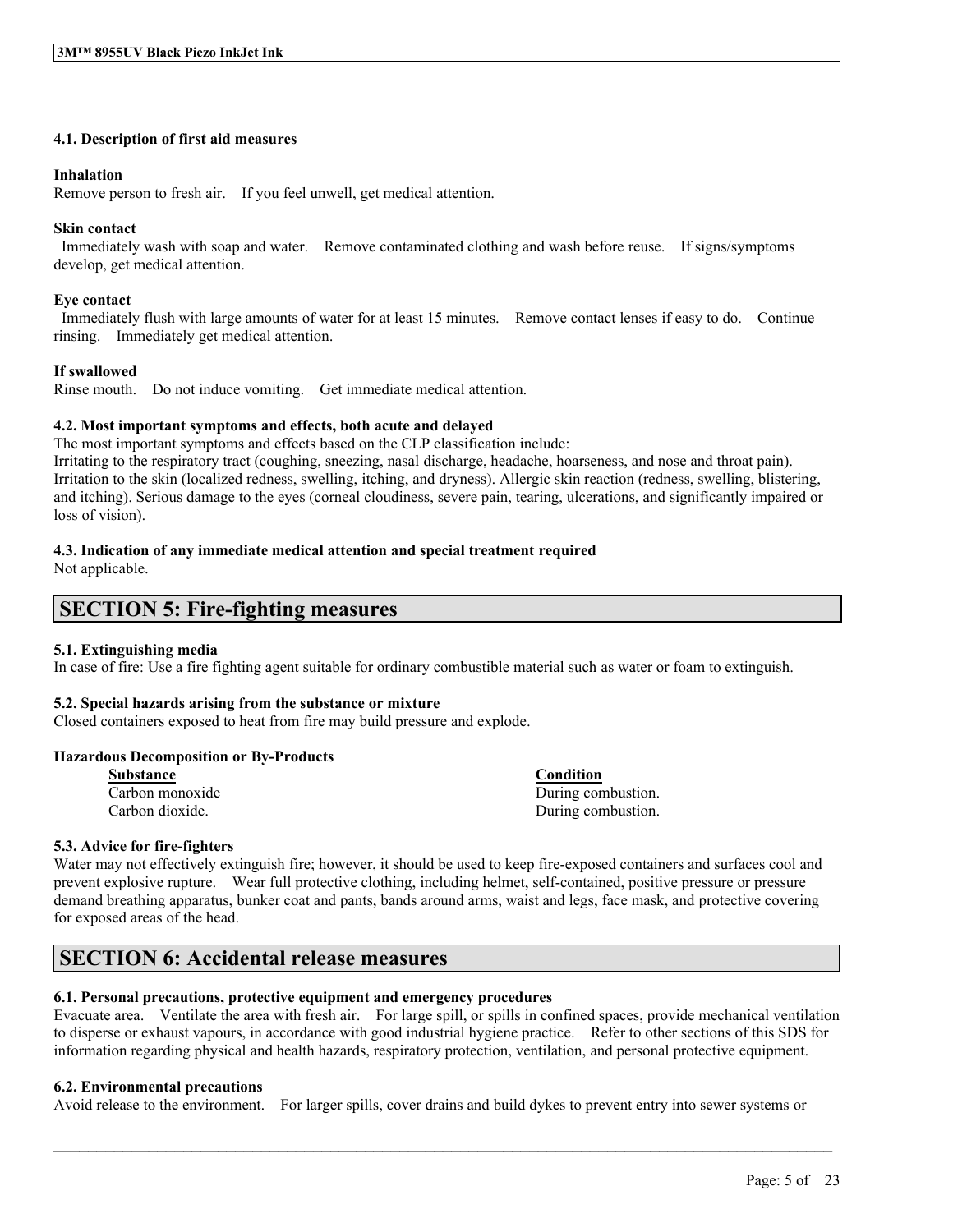bodies of water.

### **6.3. Methods and material for containment and cleaning up**

Contain spill. Working from around the edges of the spill inward, cover with bentonite, vermiculite, or commercially available inorganic absorbent material. Mix in sufficient absorbent until it appears dry. Remember, adding an absorbent material does not remove a physical, health, or environmental hazard. Collect as much of the spilled material as possible. Place in a closed container approved for transportation by appropriate authorities. Clean up residue with an appropriate solvent selected by a qualified and authorised person. Ventilate the area with fresh air. Read and follow safety precautions on the solvent label and Safety Data Sheet. Seal the container. Dispose of collected material as soon as possible.

### **6.4. Reference to other sections**

Refer to Section 8 and Section 13 for more information

# **SECTION 7: Handling and storage**

## **7.1. Precautions for safe handling**

For industrial/occupational use only. Not for consumer sale or use. Do not handle until all safety precautions have been read and understood. Do not breathe dust/fume/gas/mist/vapours/spray. Do not get in eyes, on skin, or on clothing. Do not eat, drink or smoke when using this product. Wash thoroughly after handling. Contaminated work clothing should not be allowed out of the workplace. Avoid release to the environment. Wash contaminated clothing before reuse. Avoid contact with oxidising agents (eg. chlorine, chromic acid etc.) Use personal protective equipment (eg. gloves, respirators…) as required.

## **7.2. Conditions for safe storage including any incompatibilities**

Store in a well-ventilated place. Keep container tightly closed. Store away from oxidising agents.

### **7.3. Specific end use(s)**

See information in Section 7.1 and 7.2 for handling and storage recommendations. See Section 8 for exposure controls and personal protection recommendations.

# **SECTION 8: Exposure controls/personal protection**

### **8.1 Control parameters**

### **Occupational exposure limits**

If a component is disclosed in section 3 but does not appear in the table below, an occupational exposure limit is not available for the component.

| Ingredient                              | <b>CAS Nbr</b> | Agency       | Limit type                           | <b>Additional comments</b> |
|-----------------------------------------|----------------|--------------|--------------------------------------|----------------------------|
| toluene                                 | $108 - 88 - 3$ | UK HSC       | TWA: 191 mg/m <sup>3</sup> (50 ppm); | <b>SKIN</b>                |
|                                         |                |              | STEL: $384 \text{ mg/m}^3$ (100 ppm) |                            |
| Carbon black                            | 1333-86-4      | UK HSC       | TWA: 3.5 mg/m <sup>3</sup> ; STEL: 7 |                            |
|                                         |                |              | $mg/m^3$                             |                            |
| Tetrahydrofurfuryl acrylate             | 2399-48-6      | Manufacturer | $TWA:0.1$ ppm $(0.64)$               | Dermal Sensitizer          |
|                                         |                | determined   | $mg/m3$ ; STEL: 0.3 ppm $(1.91)$     |                            |
|                                         |                |              | mg/m3                                |                            |
| acrylic acid                            | $79 - 10 - 7$  | UK HSC       | TWA:29 mg/m3(10)                     |                            |
|                                         |                |              | $ppm$ );STEL:59 mg/m3(20             |                            |
|                                         |                |              | ppm)                                 |                            |
| UK HSC: UK Health and Safety Commission |                |              |                                      |                            |

 $\mathcal{L}_\mathcal{L} = \mathcal{L}_\mathcal{L} = \mathcal{L}_\mathcal{L} = \mathcal{L}_\mathcal{L} = \mathcal{L}_\mathcal{L} = \mathcal{L}_\mathcal{L} = \mathcal{L}_\mathcal{L} = \mathcal{L}_\mathcal{L} = \mathcal{L}_\mathcal{L} = \mathcal{L}_\mathcal{L} = \mathcal{L}_\mathcal{L} = \mathcal{L}_\mathcal{L} = \mathcal{L}_\mathcal{L} = \mathcal{L}_\mathcal{L} = \mathcal{L}_\mathcal{L} = \mathcal{L}_\mathcal{L} = \mathcal{L}_\mathcal{L}$ 

TWA: Time-Weighted-Average STEL: Short Term Exposure Limit CEIL: Ceiling

### **Biological limit values**

No biological limit values exist for any of the components listed in Section 3 of this safety data sheet.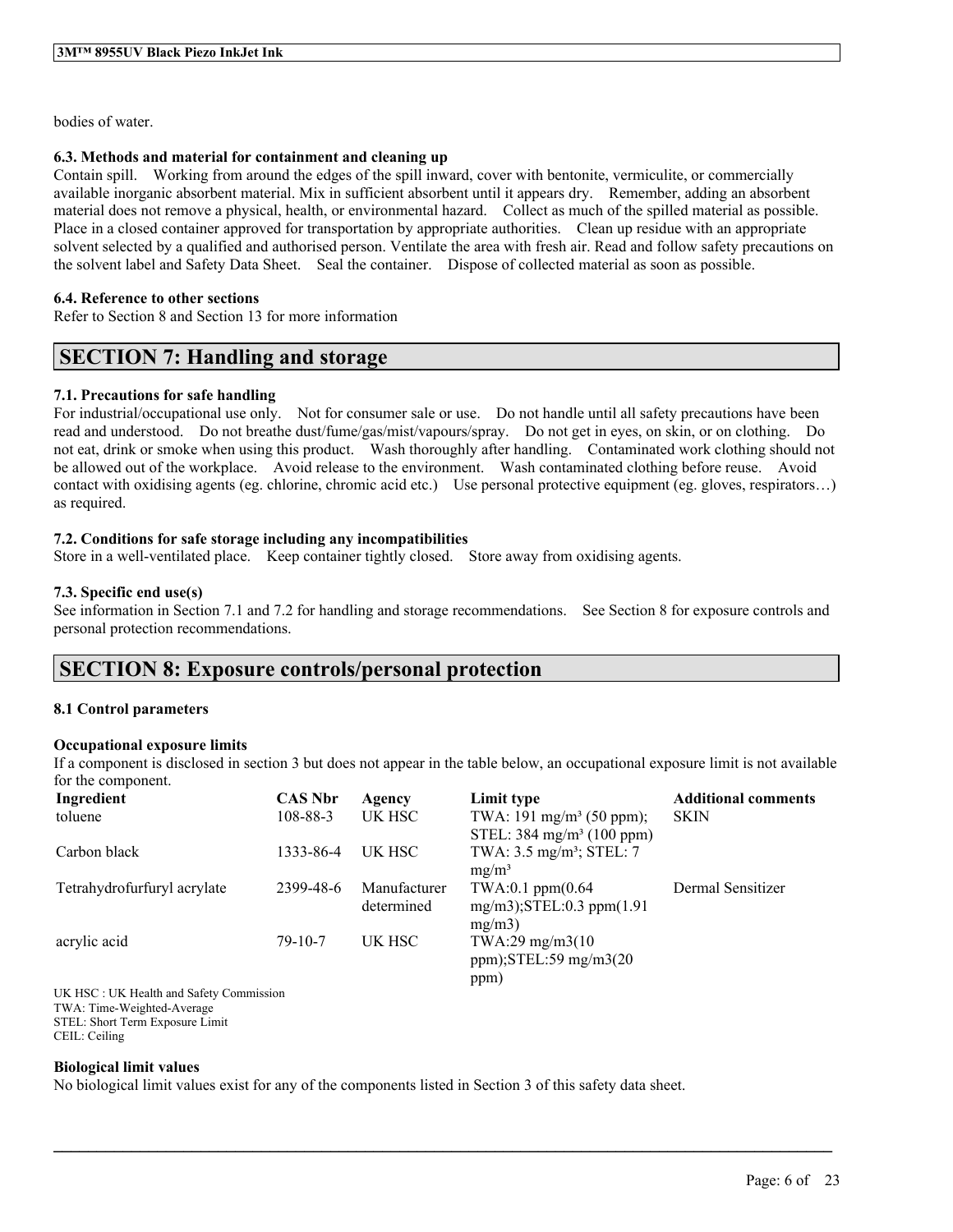**Recommended monitoring procedures:**Information on recommended monitoring procedures can be obtained from UK **HSC** 

### **8.2. Exposure controls**

## **8.2.1. Engineering controls**

Use general dilution ventilation and/or local exhaust ventilation to control airborne exposures to below relevant Exposure Limits and/or control dust/fume/gas/mist/vapours/spray. If ventilation is not adequate, use respiratory protection equipment.

### **8.2.2. Personal protective equipment (PPE)**

### **Eye/face protection**

Select and use eye/face protection to prevent contact based on the results of an exposure assessment. The following eye/face protection(s) are recommended: Full face shield. Indirect vented goggles.

*Applicable Norms/Standards* Use eye/face protection conforming to EN 166

### **Skin/hand protection**

Select and use gloves and/or protective clothing approved to relevant local standards to prevent skin contact based on the results of an exposure assessment. Selection should be based on use factors such as exposure levels, concentration of the substance or mixture, frequency and duration, physical challenges such as temperature extremes, and other use conditions. Consult with your glove and/or protective clothing manufacturer for selection of appropriate compatible gloves/protective clothing. Note: Nitrile gloves may be worn over polymer laminate gloves to improve dexterity. Gloves made from the following material(s) are recommended:

**Material Thickness (mm) Breakthrough Time** Polymer laminate No data available No data available

*Applicable Norms/Standards* Use gloves tested to EN 374

If this product is used in a manner that presents a higher potential for exposure (eg. spraying, high splash potential etc.), then use of protective coveralls may be necessary. Select and use body protection to prevent contact based on the results of an exposure assessment. The following protective clothing material(s) are recommended: Apron - polymer laminate

### **Respiratory protection**

An exposure assessment may be needed to decide if a respirator is required. If a respirator is needed, use respirators as part of a full respiratory protection program. Based on the results of the exposure assessment, select from the following respirator type(s) to reduce inhalation exposure:

 $\mathcal{L}_\mathcal{L} = \mathcal{L}_\mathcal{L} = \mathcal{L}_\mathcal{L} = \mathcal{L}_\mathcal{L} = \mathcal{L}_\mathcal{L} = \mathcal{L}_\mathcal{L} = \mathcal{L}_\mathcal{L} = \mathcal{L}_\mathcal{L} = \mathcal{L}_\mathcal{L} = \mathcal{L}_\mathcal{L} = \mathcal{L}_\mathcal{L} = \mathcal{L}_\mathcal{L} = \mathcal{L}_\mathcal{L} = \mathcal{L}_\mathcal{L} = \mathcal{L}_\mathcal{L} = \mathcal{L}_\mathcal{L} = \mathcal{L}_\mathcal{L}$ 

Half facepiece or full facepiece air-purifying respirator suitable for organic vapors and particulates, including oily mists

For questions about suitability for a specific application, consult with your respirator manufacturer.

### *Applicable Norms/Standards*

Use a respirator conforming to EN 140: filter types  $A \& P$ 

# **SECTION 9: Physical and chemical properties**

**9.1. Information on basic physical and chemical properties Physical state** Liquid.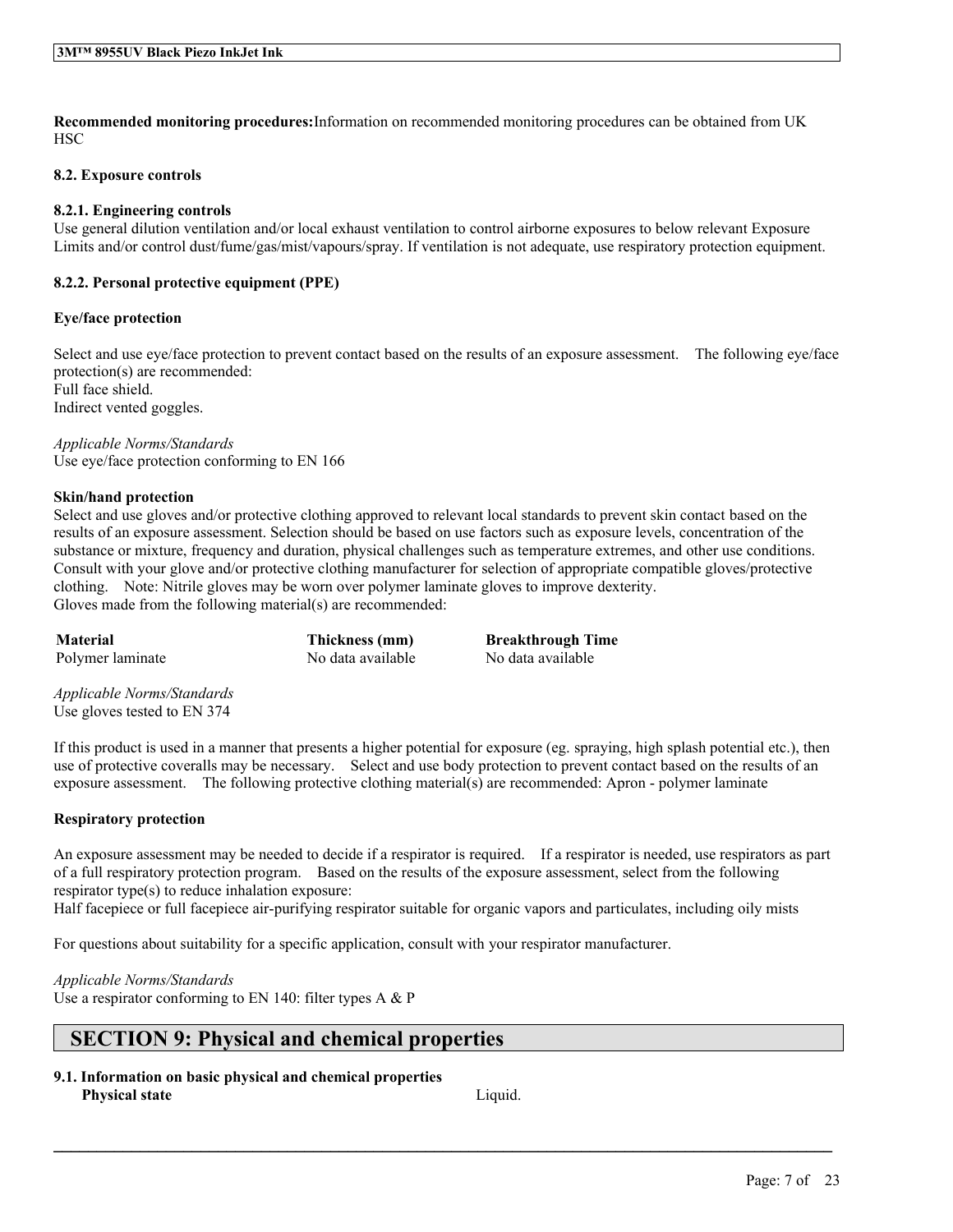**Specific Physical Form:** Liquid. **Colour** Black **Odor** Acrylate **Odour threshold** *No data available.* **Melting point/freezing point** *Not applicable.* **Boiling point/boiling range** > 93.3 ºC **Flammability** (solid, gas) Not applicable. **Flammable Limits(LEL)** *No data available.* **Flammable Limits(UEL)** *No data available.* Flash point  $> 93.3$  °C [*Test Method:*Closed Cup] **Autoignition temperature** *No data available.* **Decomposition temperature** *No data available.* **pH** *substance/mixture is non-soluble (in water)* **Kinematic Viscosity** *No data available.* **Water solubility** Negligible **Solubility- non-water** *No data available.* **Partition coefficient: n-octanol/water** *No data available.* **Vapour pressure**  $\leq 1,333.2$  Pa  $\left[\left(\frac{a}{a}\right)20\right]$   $\leq 1$ **Density** 1.04 g/ml **Relative density** 1.04 [*Ref Std:*WATER=1] **Relative Vapor Density** > 1 [*Ref Std:*AIR=1]

**9.2. Other information**

**9.2.2 Other safety characteristics EU Volatile Organic Compounds** *No data available.* **Evaporation rate** *No data available.* **Percent volatile** *No data available.*

# **SECTION 10: Stability and reactivity**

### **10.1 Reactivity**

This material may be reactive with certain agents under certain conditions - see the remaining headings in this section

## **10.2 Chemical stability**

Stable.

**10.3 Possibility of hazardous reactions** Hazardous polymerisation may occur. (Upon depletion of inhibitor or exposure to heat)

**10.4 Conditions to avoid** Light.

# **10.5 Incompatible materials**

Strong oxidising agents.

**10.6 Hazardous decomposition products Substance Condition**

None known.

 $\mathcal{L}_\mathcal{L} = \mathcal{L}_\mathcal{L} = \mathcal{L}_\mathcal{L} = \mathcal{L}_\mathcal{L} = \mathcal{L}_\mathcal{L} = \mathcal{L}_\mathcal{L} = \mathcal{L}_\mathcal{L} = \mathcal{L}_\mathcal{L} = \mathcal{L}_\mathcal{L} = \mathcal{L}_\mathcal{L} = \mathcal{L}_\mathcal{L} = \mathcal{L}_\mathcal{L} = \mathcal{L}_\mathcal{L} = \mathcal{L}_\mathcal{L} = \mathcal{L}_\mathcal{L} = \mathcal{L}_\mathcal{L} = \mathcal{L}_\mathcal{L}$ 

Refer to section 5.2 for hazardous decomposition products during combustion.

# **SECTION 11: Toxicological information**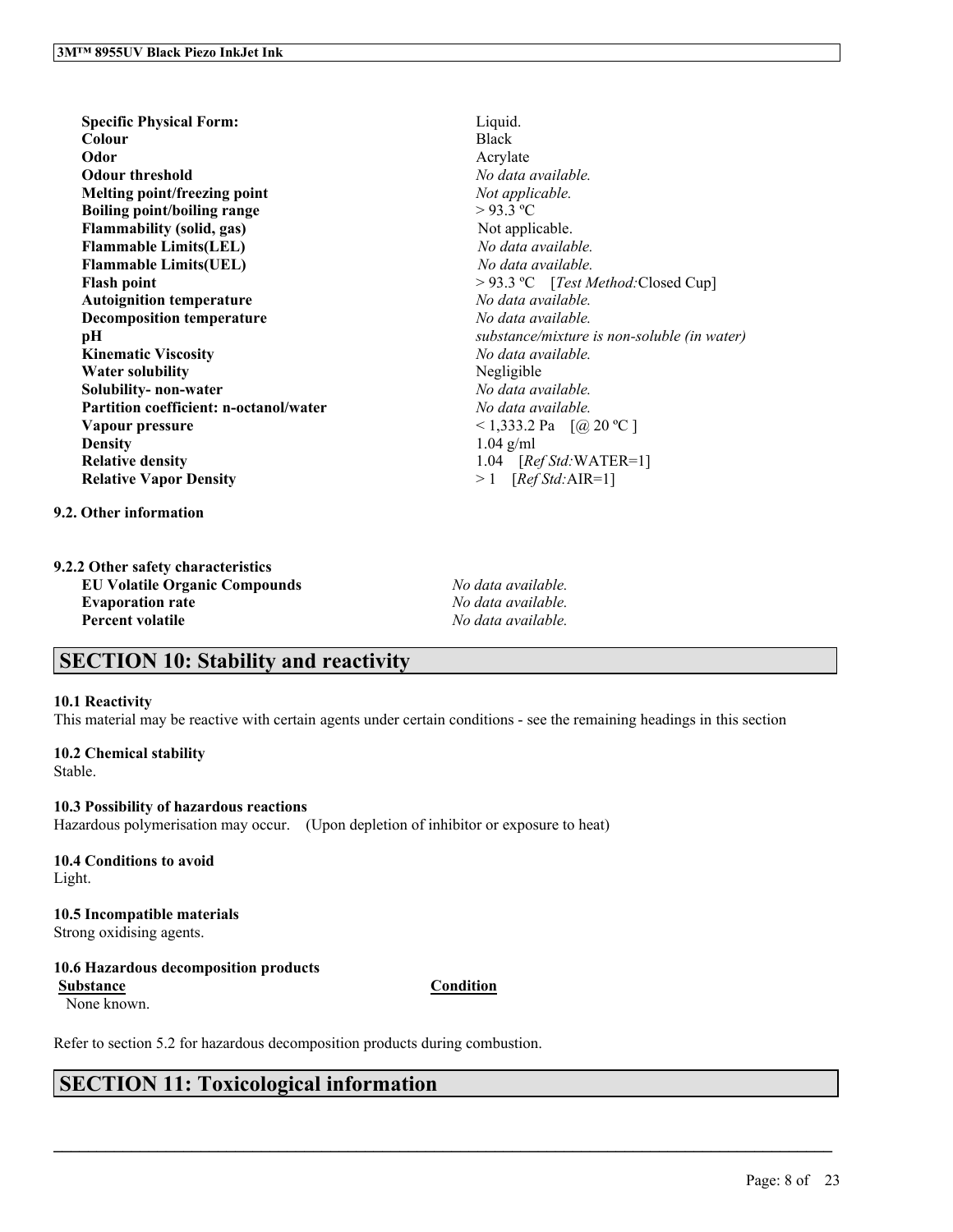The information below may not agree with the EU material classification in Section 2 and/or the ingredient classifications in Section 3 if specific ingredient classifications are mandated by a competent authority. In addition, statements and data presented in Section 11 are based on UN GHS calculation rules and classifications derived from **internal hazard assessments.**

### **11.1. Information on hazard classes as defined in Regulation (EC) No 1272/2008**

### **Signs and Symptoms of Exposure**

### Based on test data and/or information on the components, this material may produce the following health effects:

### **Inhalation**

Respiratory tract irritation: Signs/symptoms may include cough, sneezing, nasal discharge, headache, hoarseness, and nose and throat pain. May cause additional health effects (see below).

### **Skin contact**

Skin Irritation: Signs/symptoms may include localised redness, swelling, itching, dryness, cracking, blistering, and pain. Allergic skin reaction (non-photo induced): Signs/symptoms may include redness, swelling, blistering, and itching. May cause additional health effects (see below).

### **Eye contact**

Corrosive (eye burns): Signs/symptoms may include cloudy appearance of the cornea, chemical burns, severe pain, tearing, ulcerations, significantly impaired vision or complete loss of vision.

### **Ingestion**

May be harmful if swallowed.

Gastrointestinal corrosion: Signs/symptoms may include severe mouth, throat and abdominal pain, nausea, vomiting, and diarrhea; blood in the faeces and/or vomitus may also be seen. May cause additional health effects (see below).

### **Additional Health Effects:**

### **Prolonged or repeated exposure may cause target organ effects:**

Kidney/Bladder effects: Signs/symptoms may include changes in urine production, abdominal or lower back pain, increased protein in urine, increased blood urea nitrogen (BUN), blood in urine, and painful urination. Dermal effects: Signs/symptoms may include redness, itching, acne, or bumps on the skin.

### **Reproductive/Developmental Toxicity:**

Contains a chemical or chemicals which can cause birth defects or other reproductive harm.

### **Carcinogenicity:**

Contains a chemical or chemicals which can cause cancer.

### **Toxicological Data**

If a component is disclosed in section 3 but does not appear in a table below, either no data are available for that endpoint or the data are not sufficient for classification.

### **Acute Toxicity**

| Name                        | Route                    | <b>Species</b> | Value                                                |
|-----------------------------|--------------------------|----------------|------------------------------------------------------|
| Overall product             | Dermal                   |                | No data available; calculated $ATE > 5,000$ mg/kg    |
| Overall product             | Inhalation-<br>Vapour(4) |                | No data available; calculated ATE > 50 mg/l          |
|                             | hr)                      |                |                                                      |
| Overall product             | Ingestion                |                | No data available; calculated ATE2,000 - 5,000 mg/kg |
| Tetrahydrofurfuryl acrylate | Ingestion                | Rat            | LD50 882 mg/kg                                       |
| isooctyl acrylate           | Dermal                   | Rabbit         | $LD50 > 2,000$ mg/kg                                 |
| isooctyl acrylate           | Ingestion                | Rat            | $LD50 > 5,000$ mg/kg                                 |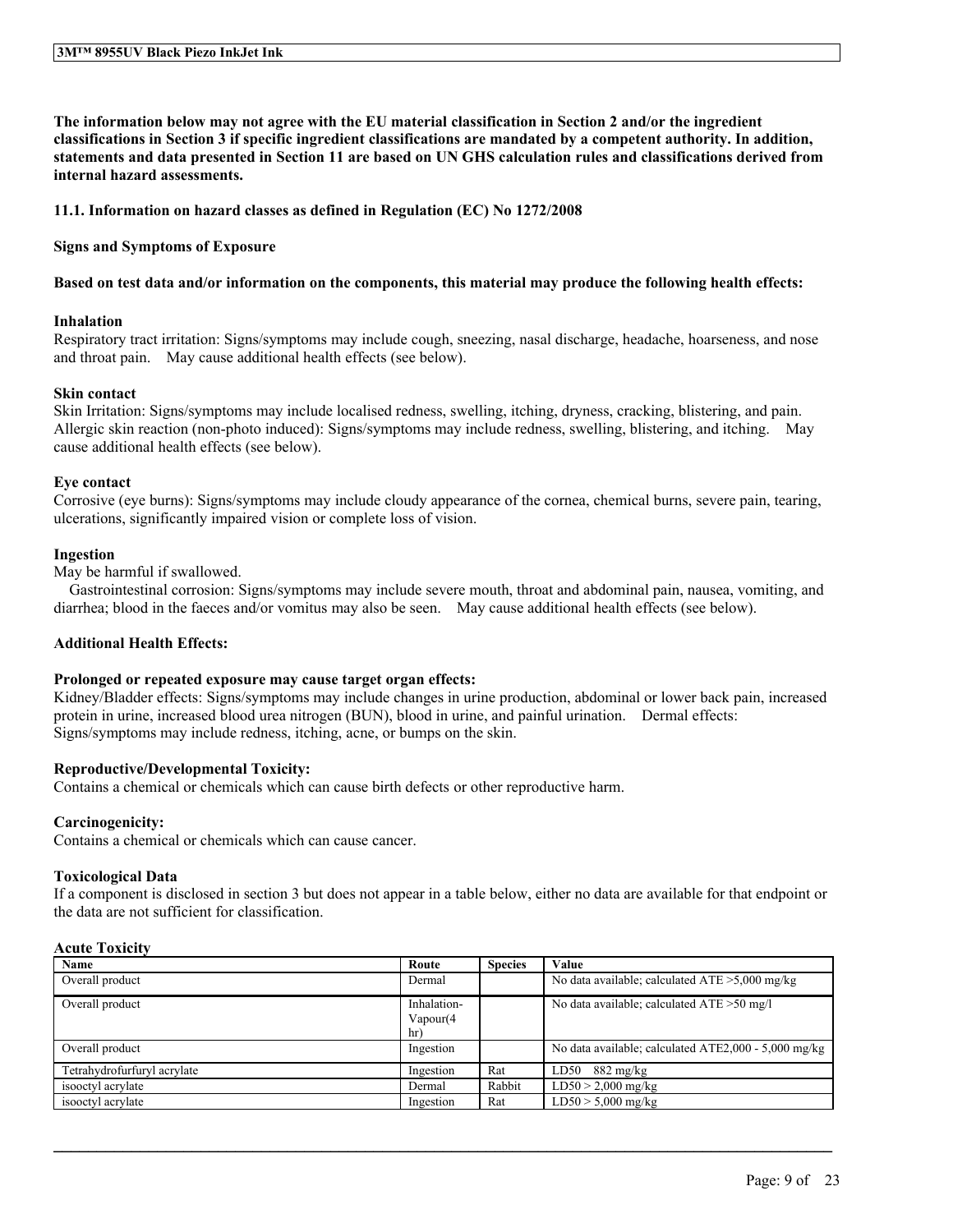| exo-1,7,7-trimethylbicyclo[2.2.1] hept-2-yl acrylate | Dermal      | Rabbit    | $LD50 > 5,000$ mg/kg                 |
|------------------------------------------------------|-------------|-----------|--------------------------------------|
| exo-1,7,7-trimethylbicyclo[2.2.1]hept-2-yl acrylate  | Ingestion   | Rat       | LD50<br>$4,350$ mg/kg                |
| hexamethylene diacrylate                             | Dermal      | Rabbit    | LD50<br>$3,636$ mg/kg                |
| hexamethylene diacrylate                             | Ingestion   | Rat       | $LD50 > 5,000$ mg/kg                 |
| diphenyl(2,4,6-trimethylbenzoyl)phosphine oxide      | Dermal      | Professio | LD50 estimated to be $> 5,000$ mg/kg |
|                                                      |             | nal       |                                      |
|                                                      |             | judgeme   |                                      |
|                                                      |             | nt        |                                      |
| $diphenyl(2,4,6-trimethylbenzoyl)phosphine oxide$    | Ingestion   | Rat       | $LD50 > 5,000$ mg/kg                 |
| Benzophenone                                         | Dermal      | Rabbit    | LD50<br>$3,535$ mg/kg                |
| Benzophenone                                         | Ingestion   | Rat       | LD50<br>$1,900$ mg/kg                |
| Carbon black                                         | Dermal      | Rabbit    | $LD50 > 3,000$ mg/kg                 |
| Carbon black                                         | Ingestion   | Rat       | $LD50 > 8,000$ mg/kg                 |
| acrylic acid                                         | Dermal      | Rabbit    | $LD50 > 2,000$ mg/kg                 |
| acrylic acid                                         | Inhalation- | Rat       | $LC50$ 3.8 mg/l                      |
|                                                      | Dust/Mist   |           |                                      |
|                                                      | (4 hours)   |           |                                      |
| acrylic acid                                         | Ingestion   | Rat       | LD50<br>$1,250$ mg/kg                |
| toluene                                              | Dermal      | Rat       | LD50<br>$12,000 \text{ mg/kg}$       |
| toluene                                              | Inhalation- | Rat       | LC50<br>$30 \text{ mg/l}$            |
|                                                      | Vapour (4   |           |                                      |
|                                                      | hours)      |           |                                      |
| toluene                                              | Ingestion   | Rat       | LD50<br>$5,550$ mg/kg                |

ATE = acute toxicity estimate

## **Skin Corrosion/Irritation**

| Name                                                                 | <b>Species</b> | Value                     |
|----------------------------------------------------------------------|----------------|---------------------------|
|                                                                      |                |                           |
| Overall product                                                      | Professio      | Irritant                  |
|                                                                      | nal            |                           |
|                                                                      | judgemen       |                           |
|                                                                      |                |                           |
| Tetrahydrofurfuryl acrylate                                          | Rabbit         | Corrosive                 |
| isooctyl acrylate                                                    | In vitro       | No significant irritation |
|                                                                      | data           |                           |
| $exo-1,7,7-$ trimethylbicyclo $[2.2.1]$ hept-2-yl acrylate           | Rabbit         | Minimal irritation        |
| 2-Propenoic acid, 1.6-hexanedivl ester, polymer with 2-aminoethanol  | similar        | Irritant                  |
|                                                                      | compoun        |                           |
|                                                                      | ds             |                           |
| 2-Propenoic acid, 2-hydroxyethyl ester, polymer with 5-isocyanato-1- | similar        | Irritant                  |
| (isocyanatomethyl)-1,3,3-trimethylcyclohexane, 2-oxepanone and 2,2'- | compoun        |                           |
| oxybis[ethanol]                                                      | ds             |                           |
| hexamethylene diacrylate                                             | Rabbit         | Irritant                  |
| diphenyl(2,4,6-trimethylbenzoyl)phosphine oxide                      | Rabbit         | No significant irritation |
| Benzophenone                                                         | Rabbit         | No significant irritation |
| Carbon black                                                         | Rabbit         | No significant irritation |
| acrylic acid                                                         | Rabbit         | Corrosive                 |
| toluene                                                              | Rabbit         | Irritant                  |

# **Serious Eye Damage/Irritation**

| Name                                                                 | <b>Species</b> | Value             |
|----------------------------------------------------------------------|----------------|-------------------|
|                                                                      |                |                   |
| Tetrahydrofurfuryl acrylate                                          | Rabbit         | Corrosive         |
| isooctyl acrylate                                                    | similar        | Mild irritant     |
|                                                                      | health         |                   |
|                                                                      | hazards        |                   |
| $exo-1,7,7-$ trimethylbicyclo <sup>[2.2.1]</sup> hept-2-yl acrylate  | Rabbit         | Mild irritant     |
| 2-Propenoic acid, 1,6-hexanediyl ester, polymer with 2-aminoethanol  | similar        | Severe irritant   |
|                                                                      | compoun        |                   |
|                                                                      | ds             |                   |
| 2-Propenoic acid, 2-hydroxyethyl ester, polymer with 5-isocyanato-1- | similar        | Severe irritant   |
| (isocyanatomethyl)-1,3,3-trimethylcyclohexane, 2-oxepanone and 2,2'- | compoun        |                   |
| oxybis[ethanol]                                                      | ds             |                   |
| hexamethylene diacrylate                                             | Rabbit         | Moderate irritant |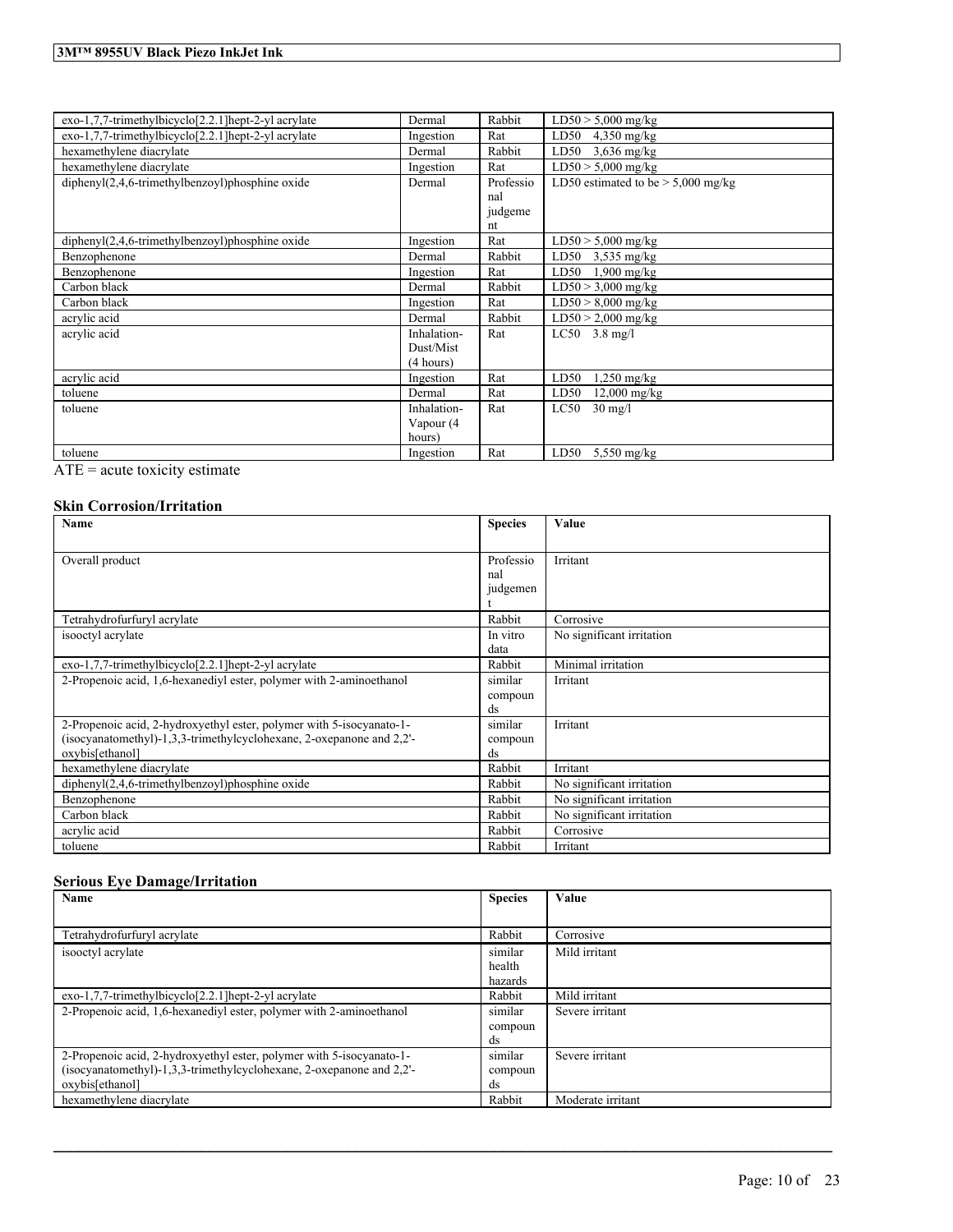## **3M™ 8955UV Black Piezo InkJet Ink**

| $diphenyl(2,4,6-trimethylbenzovl)phosphine oxide$ | Rabbit | No significant irritation |
|---------------------------------------------------|--------|---------------------------|
| Benzophenone                                      | Rabbit | Mild irritant             |
| Carbon black                                      | Rabbit | No significant irritation |
| Camphene                                          | Rabbit | Moderate irritant         |
| acrylic acid                                      | Rabbit | Corrosive                 |
| toluene                                           | Rabbit | Moderate irritant         |

## **Skin Sensitisation**

| Name                                                                | <b>Species</b> | Value          |
|---------------------------------------------------------------------|----------------|----------------|
|                                                                     |                |                |
| Tetrahydrofurfuryl acrylate                                         | Professio      | Sensitising    |
|                                                                     | nal            |                |
|                                                                     | judgemen       |                |
| isooctyl acrylate                                                   | Mouse          | Sensitising    |
| exo-1,7,7-trimethylbicyclo[2.2.1] hept-2-yl acrylate                | Mouse          | Sensitising    |
| 2-Propenoic acid, 1,6-hexanediyl ester, polymer with 2-aminoethanol | similar        | Sensitising    |
|                                                                     | compoun        |                |
|                                                                     | ds             |                |
| hexamethylene diacrylate                                            | Guinea         | Sensitising    |
|                                                                     | pig            |                |
| $dipheny I(2,4,6-trimethylbenzoyl)phosphine oxide$                  | Mouse          | Sensitising    |
| Benzophenone                                                        | Guinea         | Not classified |
|                                                                     | pig            |                |
| acrylic acid                                                        | Guinea         | Not classified |
|                                                                     | pig            |                |
| toluene                                                             | Guinea         | Not classified |
|                                                                     | pig            |                |

## **Respiratory Sensitisation**

For the component/components, either no data is currently available or the data is not sufficient for classification.

## **Germ Cell Mutagenicity**

| Name                                                | Route    | Value                                          |
|-----------------------------------------------------|----------|------------------------------------------------|
|                                                     |          |                                                |
| Tetrahydrofurfuryl acrylate                         | In Vitro | Not mutagenic                                  |
| isooctyl acrylate                                   | In Vitro | Some positive data exist, but the data are not |
|                                                     |          | sufficient for classification                  |
| exo-1,7,7-trimethylbicyclo[2.2.1]hept-2-yl acrylate | In Vitro | Not mutagenic                                  |
| hexamethylene diacrylate                            | In Vitro | Some positive data exist, but the data are not |
|                                                     |          | sufficient for classification                  |
| $dipheny I(2,4,6-trimethylbenzoyl)phosphine oxide$  | In Vitro | Not mutagenic                                  |
| Benzophenone                                        | In Vitro | Not mutagenic                                  |
| Benzophenone                                        | In vivo  | Not mutagenic                                  |
| Carbon black                                        | In Vitro | Not mutagenic                                  |
| Carbon black                                        | In vivo  | Some positive data exist, but the data are not |
|                                                     |          | sufficient for classification                  |
| acrylic acid                                        | In vivo  | Not mutagenic                                  |
| acrylic acid                                        | In Vitro | Some positive data exist, but the data are not |
|                                                     |          | sufficient for classification                  |
| toluene                                             | In Vitro | Not mutagenic                                  |
| toluene                                             | In vivo  | Not mutagenic                                  |

## **Carcinogenicity**

| Name                     | Route     | <b>Species</b>                | Value            |
|--------------------------|-----------|-------------------------------|------------------|
| isooctyl acrylate        | Dermal    | Mouse                         | Not carcinogenic |
| hexamethylene diacrylate | Dermal    | Mouse                         | Not carcinogenic |
| Benzophenone             | Dermal    | Multiple<br>animal<br>species | Not carcinogenic |
| Benzophenone             | Ingestion | Multiple<br>animal<br>species | Carcinogenic.    |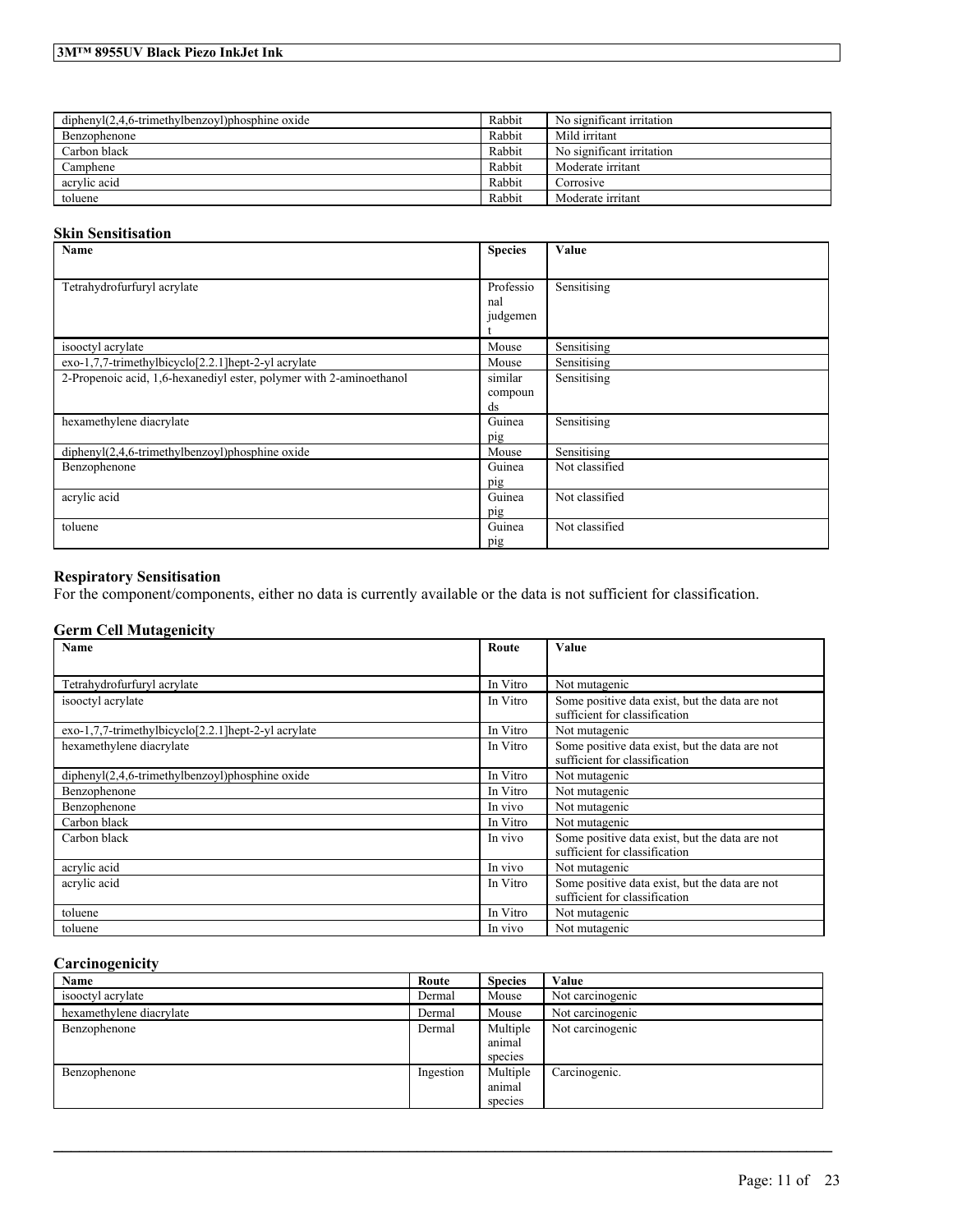| Carbon black | Dermal     | Mouse | Not carcinogenic                                                                |
|--------------|------------|-------|---------------------------------------------------------------------------------|
| Carbon black | Ingestion  | Mouse | Not carcinogenic                                                                |
| Carbon black | Inhalation | Rat   | Carcinogenic.                                                                   |
| acrylic acid | Ingestion  | Rat   | Not carcinogenic                                                                |
| acrylic acid | Dermal     | Mouse | Some positive data exist, but the data are not<br>sufficient for classification |
| toluene      | Dermal     | Mouse | Some positive data exist, but the data are not<br>sufficient for classification |
| toluene      | Ingestion  | Rat   | Some positive data exist, but the data are not<br>sufficient for classification |
| toluene      | Inhalation | Mouse | Some positive data exist, but the data are not<br>sufficient for classification |

# **Reproductive Toxicity**

# **Reproductive and/or Developmental Effects**

| Name                                                   | Route             | Value                                  | <b>Species</b> | <b>Test result</b>                 | <b>Exposure</b><br><b>Duration</b>    |
|--------------------------------------------------------|-------------------|----------------------------------------|----------------|------------------------------------|---------------------------------------|
| Tetrahydrofurfuryl acrylate                            | Ingestion         | Toxic to female reproduction           | Rat            | <b>NOAEL 50</b><br>mg/kg/day       | premating<br>into lactation           |
| Tetrahydrofurfuryl acrylate                            | Dermal            | Toxic to male reproduction             | Rat            | <b>NOAEL 100</b><br>mg/kg/day      | 90 days                               |
| Tetrahydrofurfuryl acrylate                            | Ingestion         | Toxic to male reproduction             | Rat            | <b>NOAEL 35</b><br>mg/kg/day       | 90 days                               |
| Tetrahydrofurfuryl acrylate                            | Inhalation        | Toxic to male reproduction             | Rat            | NOAEL <sub>0.6</sub><br>mg/l       | 90 days                               |
| Tetrahydrofurfuryl acrylate                            | Ingestion         | Toxic to development                   | Rat            | NOAEL 50<br>mg/kg/day              | premating<br>into lactation           |
| isooctyl acrylate                                      | Dermal            | Not classified for female reproduction | Rat            | <b>NOAEL 57</b><br>mg/kg/day       | premating $\&$<br>during<br>gestation |
| isooctyl acrylate                                      | Dermal            | Not classified for male reproduction   | Rat            | <b>NOAEL 57</b><br>mg/kg/day       | premating $\&$<br>during<br>gestation |
| isooctyl acrylate                                      | Dermal            | Not classified for development         | Rat            | <b>NOAEL 57</b><br>mg/kg/day       | premating &<br>during<br>gestation    |
| isooctyl acrylate                                      | Ingestion         | Not classified for development         | Rat            | <b>NOAEL</b><br>1.000<br>mg/kg/day | during<br>organogenesis               |
| exo-1,7,7-trimethylbicyclo[2.2.1]hept-2-yl<br>acrylate | Ingestion         | Not classified for male reproduction   | Rat            | <b>NOAEL 500</b><br>mg/kg/day      | 31 days                               |
| exo-1,7,7-trimethylbicyclo[2.2.1]hept-2-yl<br>acrylate | Ingestion         | Not classified for female reproduction | Rat            | <b>NOAEL 100</b><br>mg/kg/day      | premating<br>into lactation           |
| exo-1,7,7-trimethylbicyclo[2.2.1]hept-2-yl<br>acrylate | Ingestion         | Not classified for development         | Rat            | <b>NOAEL 100</b><br>mg/kg/day      | premating<br>into lactation           |
| hexamethylene diacrylate                               | Not<br>specified. | Not classified for development         | Rat            | <b>NOAEL 750</b><br>mg/kg/day      | during<br>organogenesis               |
| diphenyl(2,4,6-trimethylbenzoyl)phosphine<br>oxide     | Ingestion         | Not classified for development         | Rat            | <b>NOAEL 150</b><br>mg/kg/day      | during<br>gestation                   |
| diphenyl(2,4,6-trimethylbenzoyl)phosphine<br>oxide     | Ingestion         | Toxic to female reproduction           | Rat            | <b>NOAEL 200</b><br>mg/kg/day      | premating<br>into lactation           |
| diphenyl(2,4,6-trimethylbenzoyl)phosphine<br>oxide     | Ingestion         | Toxic to male reproduction             | Rat            | <b>NOAEL 60</b><br>mg/kg/day       | 85 days                               |
| Benzophenone                                           | Ingestion         | Not classified for female reproduction | Rat            | <b>NOAEL 100</b><br>mg/kg/day      | 2 generation                          |
| Benzophenone                                           | Ingestion         | Not classified for male reproduction   | Rat            | <b>NOAEL 80</b><br>mg/kg/day       | 2 generation                          |
| Benzophenone                                           | Ingestion         | Not classified for development         | Rabbit         | <b>NOAEL 25</b><br>mg/kg/day       | during<br>gestation                   |
| acrylic acid                                           | Ingestion         | Not classified for female reproduction | Rat            | <b>NOAEL 460</b><br>mg/kg/day      | 2 generation                          |
| acrylic acid                                           | Ingestion         | Not classified for male reproduction   | Rat            | <b>NOAEL 460</b><br>mg/kg/day      | 2 generation                          |
| acrylic acid                                           | Inhalation        | Not classified for development         | Rat            | <b>NOAEL 1.1</b><br>mg/l           | during<br>organogenesis               |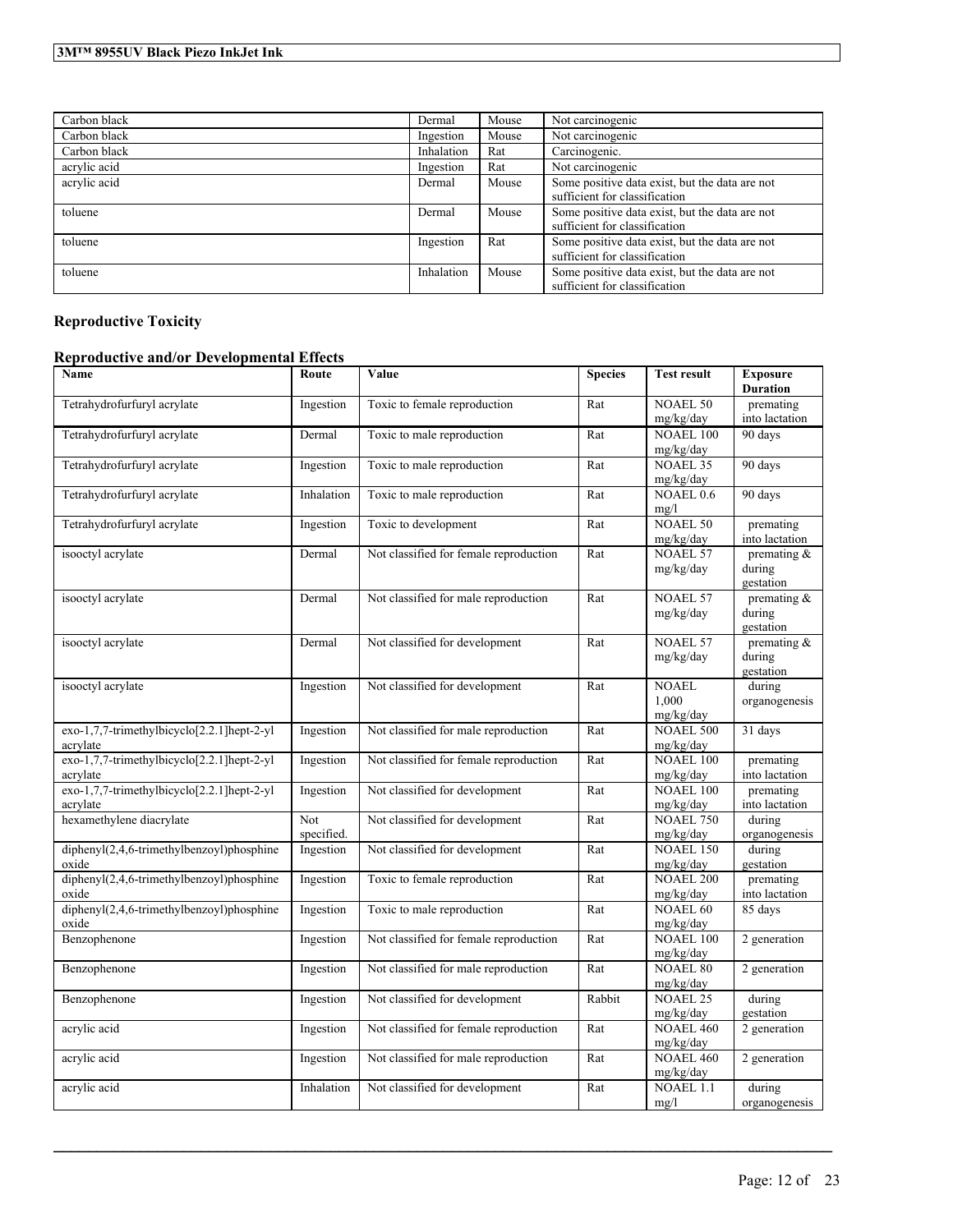| acrylic acid | Ingestion  | Not classified for development         | Rat   | NOAEL 53         | 2 generation |
|--------------|------------|----------------------------------------|-------|------------------|--------------|
|              |            |                                        |       | mg/kg/day        |              |
| toluene      | Inhalation | Not classified for female reproduction | Human | NOAEL Not        | occupational |
|              |            |                                        |       | available        | exposure     |
| toluene      | Inhalation | Not classified for male reproduction   | Rat   | NOAEL 2.3        | generation   |
|              |            |                                        |       | mg/l             |              |
| toluene      | Ingestion  | Toxic to development                   | Rat   | <b>LOAEL 520</b> | during       |
|              |            |                                        |       | mg/kg/day        | gestation    |
| toluene      | Inhalation | Toxic to development                   | Human | <b>NOAEL Not</b> | poisoning    |
|              |            |                                        |       | available        | and/or abuse |

# **Target Organ(s)**

## **Specific Target Organ Toxicity - single exposure**

| Name                                                                                                                                                                                   | Route      | <b>Target Organ(s)</b>               | Value                                                                              | <b>Species</b>               | <b>Test result</b>            | <b>Exposure</b><br><b>Duration</b> |
|----------------------------------------------------------------------------------------------------------------------------------------------------------------------------------------|------------|--------------------------------------|------------------------------------------------------------------------------------|------------------------------|-------------------------------|------------------------------------|
| Tetrahydrofurfuryl acrylate                                                                                                                                                            | Inhalation | respiratory irritation               | May cause respiratory irritation                                                   | Human<br>and<br>animal       | <b>NOAEL Not</b><br>available |                                    |
| isooctyl acrylate                                                                                                                                                                      | Inhalation | respiratory irritation               | Not classified                                                                     | Human                        | NOAEL Not<br>available        | occupational<br>exposure           |
| isooctyl acrylate                                                                                                                                                                      | Ingestion  | central nervous<br>system depression | Not classified                                                                     | Rat                          | NOAEL<br>$5,000$ mg/kg        |                                    |
| 2-Propenoic acid, 1,6-<br>hexanediyl ester, polymer<br>with 2-aminoethanol                                                                                                             | Inhalation | respiratory irritation               | Some positive data exist, but the<br>data are not sufficient for<br>classification | similar<br>health<br>hazards | <b>NOAEL Not</b><br>available |                                    |
| 2-Propenoic acid, 2-<br>hydroxyethyl ester,<br>polymer with 5-isocyanato-<br>1-(isocyanatomethyl)-<br>$1, 3, 3-$<br>trimethylcyclohexane, 2-<br>oxepanone and 2,2'-<br>oxybis[ethanol] | Inhalation | respiratory irritation               | Some positive data exist, but the<br>data are not sufficient for<br>classification | similar<br>health<br>hazards | <b>NOAEL Not</b><br>available |                                    |
| hexamethylene diacrylate                                                                                                                                                               | Inhalation | respiratory irritation               | Some positive data exist, but the<br>data are not sufficient for<br>classification | Human                        | <b>NOAEL Not</b><br>available |                                    |
| acrylic acid                                                                                                                                                                           | Inhalation | respiratory irritation               | Some positive data exist, but the<br>data are not sufficient for<br>classification | Human                        | <b>NOAEL Not</b><br>available |                                    |
| toluene                                                                                                                                                                                | Inhalation | central nervous<br>system depression | May cause drowsiness or<br>dizziness                                               | Human                        | <b>NOAEL Not</b><br>available |                                    |
| toluene                                                                                                                                                                                | Inhalation | respiratory irritation               | Some positive data exist, but the<br>data are not sufficient for<br>classification | Human                        | <b>NOAEL Not</b><br>available |                                    |
| toluene                                                                                                                                                                                | Inhalation | immune system                        | Not classified                                                                     | Mouse                        | NOAEL<br>$0.004$ mg/l         | 3 hours                            |
| toluene                                                                                                                                                                                | Ingestion  | central nervous<br>system depression | May cause drowsiness or<br>dizziness                                               | Human                        | <b>NOAEL Not</b><br>available | poisoning<br>and/or abuse          |

# **Specific Target Organ Toxicity - repeated exposure**

| Name              | Route     | <b>Target Organ(s)</b>                                                                                                                                  | Value          | <b>Species</b> | <b>Test result</b>            | <b>Exposure</b><br><b>Duration</b>    |
|-------------------|-----------|---------------------------------------------------------------------------------------------------------------------------------------------------------|----------------|----------------|-------------------------------|---------------------------------------|
| isooctyl acrylate | Dermal    | heart   endocrine<br>system<br>hematopoietic<br>system   liver  <br>immune system<br>nervous system<br>kidney and/or<br>bladder   respiratory<br>system | Not classified | Rat            | <b>NOAEL 57</b><br>mg/kg/day  | premating $\&$<br>during<br>gestation |
| isooctyl acrylate | Ingestion | endocrine system  <br>liver   kidney and/or<br>bladder   heart  <br>bone, teeth, nails,                                                                 | Not classified | Rat            | <b>NOAEL 600</b><br>mg/kg/day | 90 days                               |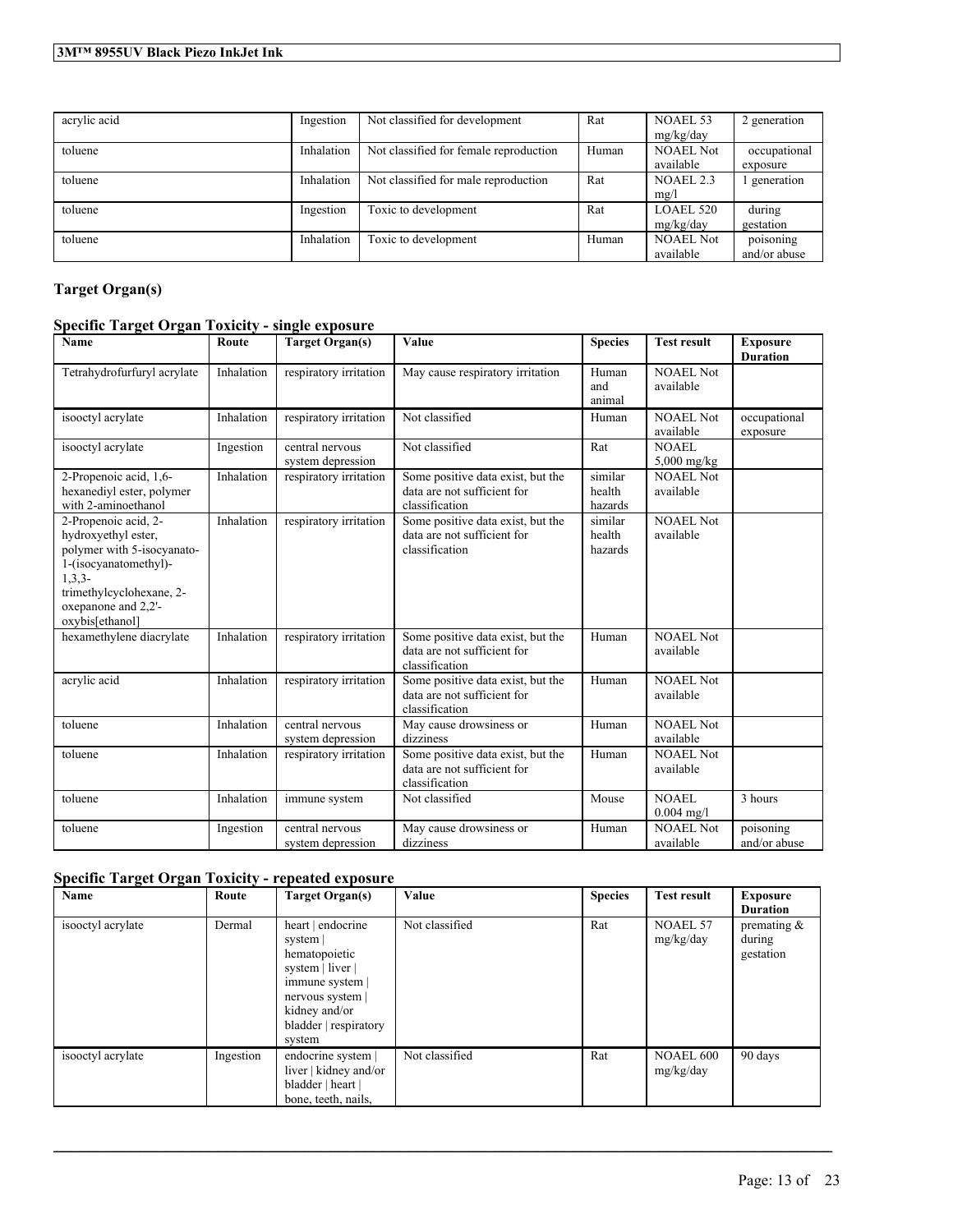|                                                             |            | and/or hair  <br>hematopoietic<br>system   immune<br>system   muscles  <br>nervous system  <br>eyes   respiratory<br>system   vascular<br>system                                     |                                                                                    |                               |                                    |                           |
|-------------------------------------------------------------|------------|--------------------------------------------------------------------------------------------------------------------------------------------------------------------------------------|------------------------------------------------------------------------------------|-------------------------------|------------------------------------|---------------------------|
| exo-1,7,7-<br>trimethylbicyclo[2.2.1]hep<br>t-2-yl acrylate | Ingestion  | gastrointestinal tract<br>immune system  <br>kidney and/or<br>bladder   heart  <br>endocrine system  <br>hematopoietic<br>system   liver  <br>nervous system  <br>respiratory system | Not classified                                                                     | Rat                           | <b>NOAEL 500</b><br>mg/kg/day      | 31 days                   |
| hexamethylene diacrylate                                    | Dermal     | skin                                                                                                                                                                                 | May cause damage to organs<br>though prolonged or repeated<br>exposure             | Mouse                         | <b>LOAEL 70</b><br>mg/kg/day       | 80 weeks                  |
| diphenyl $(2,4,6$ -<br>trimethylbenzoyl)phosphin<br>e oxide | Ingestion  | skin   blood   liver  <br>kidney and/or<br>bladder   nervous<br>system                                                                                                               | Not classified                                                                     | Rat                           | <b>NOAEL</b><br>1,000<br>mg/kg/day | 90 days                   |
| Benzophenone                                                | Ingestion  | kidney and/or<br>bladder                                                                                                                                                             | May cause damage to organs<br>though prolonged or repeated<br>exposure             | Rat                           | LOAEL 75<br>mg/kg/day              | 14 weeks                  |
| Benzophenone                                                | Ingestion  | heart  <br>hematopoietic<br>system   liver  <br>immune system  <br>endocrine system  <br>bone, teeth, nails,<br>and/or hair   nervous<br>system   eyes  <br>respiratory system       | Not classified                                                                     | Rat                           | <b>NOAEL 850</b><br>mg/kg/day      | 14 weeks                  |
| Carbon black                                                | Inhalation | pneumoconiosis                                                                                                                                                                       | Not classified                                                                     | Human                         | <b>NOAEL Not</b><br>available      | occupational<br>exposure  |
| toluene                                                     | Inhalation | auditory system  <br>eyes   olfactory<br>system                                                                                                                                      | Causes damage to organs through<br>prolonged or repeated exposure                  | Human                         | <b>NOAEL Not</b><br>available      | poisoning<br>and/or abuse |
| toluene                                                     | Inhalation | nervous system                                                                                                                                                                       | May cause damage to organs<br>though prolonged or repeated<br>exposure             | Human                         | <b>NOAEL Not</b><br>available      | poisoning<br>and/or abuse |
| toluene                                                     | Inhalation | respiratory system                                                                                                                                                                   | Some positive data exist, but the<br>data are not sufficient for<br>classification | Rat                           | LOAEL 2.3<br>mg/l                  | 15 months                 |
| toluene                                                     | Inhalation | heart   liver   kidney<br>and/or bladder                                                                                                                                             | Not classified                                                                     | Rat                           | NOAEL 11.3 15 weeks<br>mg/l        |                           |
| toluene                                                     | Inhalation | endocrine system                                                                                                                                                                     | Not classified                                                                     | Rat                           | NOAEL 1.1<br>mg/l                  | 4 weeks                   |
| toluene                                                     | Inhalation | immune system                                                                                                                                                                        | Not classified                                                                     | Mouse                         | <b>NOAEL Not</b><br>available      | 20 days                   |
| toluene                                                     | Inhalation | bone, teeth, nails,<br>and/or hair                                                                                                                                                   | Not classified                                                                     | Mouse                         | NOAEL 1.1<br>mg/l                  | 8 weeks                   |
| toluene                                                     | Inhalation | hematopoietic<br>system   vascular<br>system                                                                                                                                         | Not classified                                                                     | Human                         | <b>NOAEL Not</b><br>available      | occupational<br>exposure  |
| toluene                                                     | Inhalation | gastrointestinal tract                                                                                                                                                               | Not classified                                                                     | Multiple<br>animal<br>species | <b>NOAEL 11.3</b><br>mg/l          | 15 weeks                  |
| toluene                                                     | Ingestion  | nervous system                                                                                                                                                                       | Some positive data exist, but the<br>data are not sufficient for<br>classification | Rat                           | <b>NOAEL 625</b><br>mg/kg/day      | 13 weeks                  |
| toluene                                                     | Ingestion  | heart                                                                                                                                                                                | Not classified                                                                     | Rat                           | <b>NOAEL</b><br>2,500<br>mg/kg/day | 13 weeks                  |
| toluene                                                     | Ingestion  | liver   kidney and/or                                                                                                                                                                | Not classified                                                                     | Multiple                      | <b>NOAEL</b>                       | 13 weeks                  |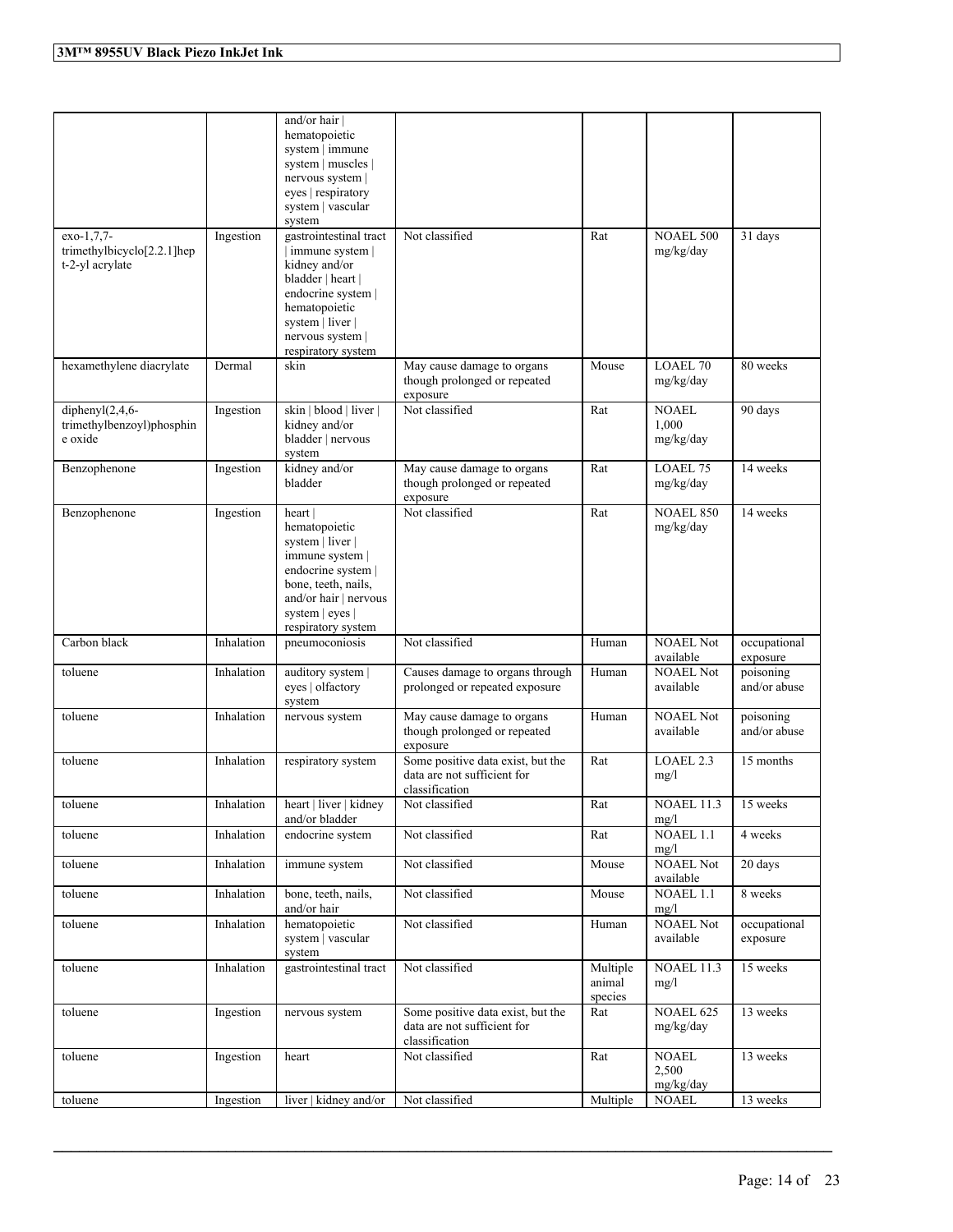|         |           | bladder                 |                | animal<br>species | 2,500<br>mg/kg/day     |         |
|---------|-----------|-------------------------|----------------|-------------------|------------------------|---------|
| toluene | Ingestion | hematopoietic<br>system | Not classified | Mouse             | NOAEL 600<br>mg/kg/day | 14 days |
| toluene | Ingestion | endocrine system        | Not classified | Mouse             | NOAEL 105<br>mg/kg/day | 28 days |
| toluene | Ingestion | immune system           | Not classified | Mouse             | NOAEL 105<br>mg/kg/day | 4 weeks |

### **Aspiration Hazard**

| $\mathbf{v}$<br>Name | 'alue                           |
|----------------------|---------------------------------|
| toluene              | $-1$<br>hazaro<br>'on<br>энтаг. |

### Please contact the address or phone number listed on the first page of the SDS for additional toxicological information **on this material and/or its components.**

### **11.2. Information on other hazards**

This material does not contain any substances that are assessed to be an endocrine disruptor for human health.

# **SECTION 12: Ecological information**

The information below may not agree with the EU material classification in Section 2 and/or the ingredient classifications in Section 3 if specific ingredient classifications are mandated by a competent authority. In addition, statements and data presented in Section 12 are based on UN GHS calculation rules and classifications derived from **3M assessments.**

### **12.1. Toxicity**

No product test data available.

| <b>Material</b>                                               | CAS#       | Organism         | <b>Type</b>  | <b>Exposure</b> | <b>Test endpoint Test result</b> |                        |
|---------------------------------------------------------------|------------|------------------|--------------|-----------------|----------------------------------|------------------------|
| exo-1,7,7-<br>trimethylbicyclo[2.2.1]<br>hept-2-yl acrylate   | 5888-33-5  | Green algae      | Experimental | 72 hours        | <b>EC50</b>                      | $1.98$ mg/l            |
| $exo-1.7.7-$<br>trimethylbicyclo[2.2.1]<br>hept-2-yl acrylate | 5888-33-5  | Zebra Fish       | Experimental | 96 hours        | LC50                             | $0.704$ mg/l           |
| $exo-1.7.7-$<br>trimethylbicyclo[2.2.1]<br>hept-2-yl acrylate | 5888-33-5  | Green Algae      | Experimental | 72 hours        | <b>NOEC</b>                      | $0.405$ mg/l           |
| exo-1,7,7-<br>trimethylbicyclo[2.2.1]<br>hept-2-yl acrylate   | 5888-33-5  | Water flea       | Experimental | 21 days         | <b>NOEC</b>                      | $0.092$ mg/l           |
| isooctyl acrylate                                             | 29590-42-9 | Green algae      | Estimated    | 72 hours        | EC50                             | $0.535$ mg/l           |
| isooctyl acrylate                                             | 29590-42-9 | Activated sludge | Experimental | 3 hours         | <b>EC50</b>                      | $>1,000$ mg/l          |
| isooctyl acrylate                                             | 29590-42-9 | Fathead minnow   | Experimental | 96 hours        | LC50                             | $\overline{0.67}$ mg/l |
| isooctyl acrylate                                             | 29590-42-9 | Water flea       | Experimental | 48 hours        | <b>EC50</b>                      | $0.4$ mg/l             |
| isooctyl acrylate                                             | 29590-42-9 | Water flea       | Experimental | 21 days         | <b>NOEC</b>                      | $0.065$ mg/l           |
| Tetrahydrofurfuryl<br>acrylate                                | 2399-48-6  | Activated sludge | Experimental | 3 hours         | EC50                             | 263.7 mg/l             |
| Tetrahydrofurfuryl<br>acrylate                                | 2399-48-6  | Green algae      | Experimental | 72 hours        | <b>EC50</b>                      | $3.92 \text{ mg}/1$    |
| Tetrahydrofurfuryl<br>acrylate                                | 2399-48-6  | Water flea       | Experimental | 48 hours        | <b>EC50</b>                      | 37.7 mg/l              |
| Tetrahydrofurfuryl<br>acrylate                                | 2399-48-6  | Zebra Fish       | Experimental | 96 hours        | LC50                             | 7.32 mg/l              |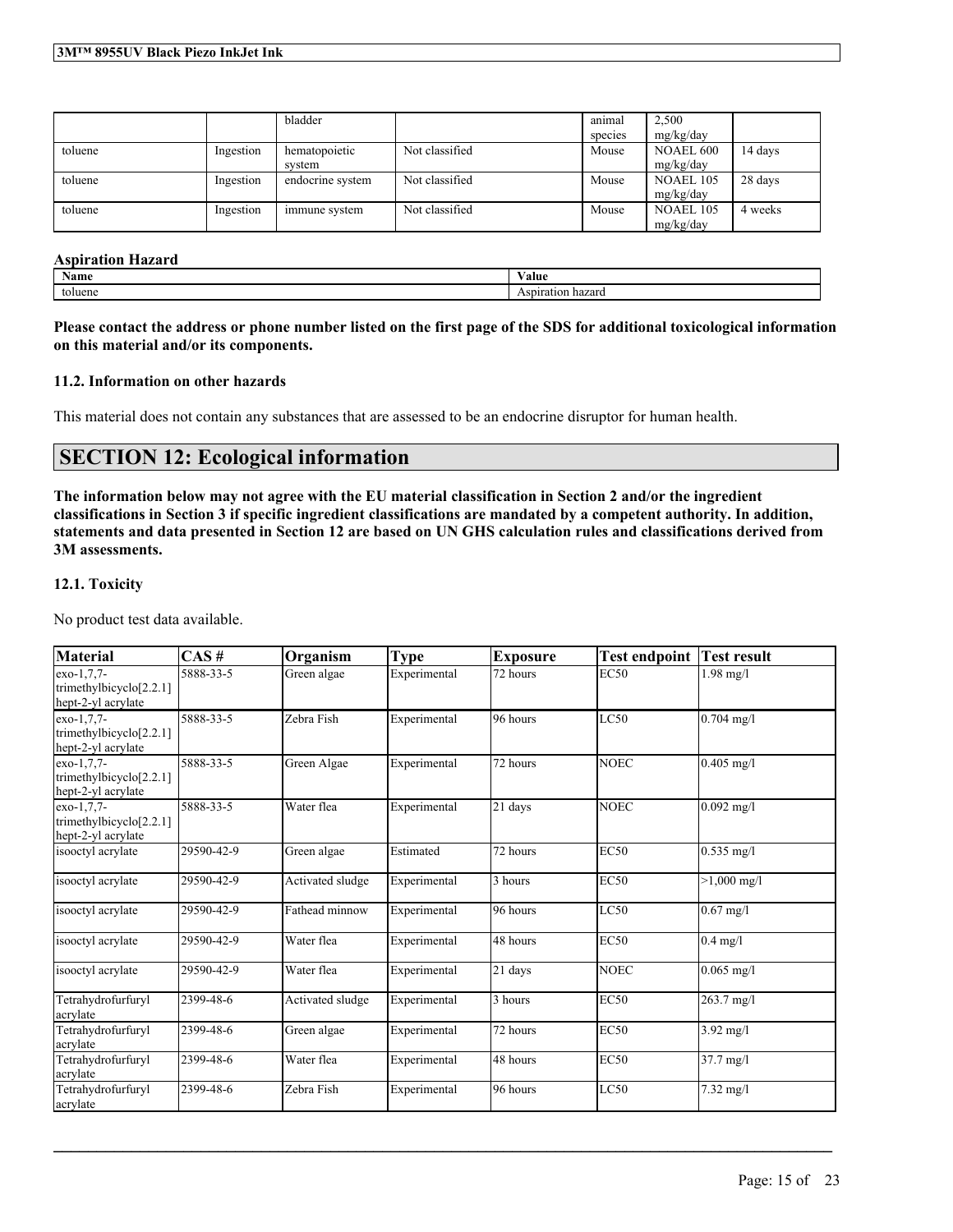| Tetrahydrofurfuryl<br>acrylate                                                                                                                                       | 2399-48-6     | Green algae      | Experimental                                                | 72 hours                   | EC10             | $2.48$ mg/l         |
|----------------------------------------------------------------------------------------------------------------------------------------------------------------------|---------------|------------------|-------------------------------------------------------------|----------------------------|------------------|---------------------|
| 2-Propenoic acid, 1,6-<br>hexanediyl ester,<br>polymer with 2-<br>aminoethanol                                                                                       | 67906-98-3    |                  | Data not available<br>or insufficient for<br>classification |                            |                  | N/A                 |
| 2-Propenoic acid, 2-<br>hydroxyethyl ester,<br>polymer with 5-<br>isocyanato-1-<br>(isocyanatomethyl)-<br>$1,3,3-$<br>trimethylcyclohexane,<br>2-oxepanone and 2,2'- | 72162-39-1    |                  | Data not available<br>or insufficient for<br>classification |                            |                  | N/A                 |
| oxybis[ethanol]<br>hexamethylene<br>diacrylate                                                                                                                       | 13048-33-4    | Green Algae      | Experimental                                                | 72 hours                   | <b>EC50</b>      | $2.33$ mg/l         |
| hexamethylene<br>diacrylate                                                                                                                                          | 13048-33-4    | Medaka           | Experimental                                                | 96 hours                   | LC50             | $0.38$ mg/l         |
| hexamethylene<br>diacrylate                                                                                                                                          | 13048-33-4    | Water flea       | Experimental                                                | 48 hours                   | <b>EC50</b>      | $2.7$ mg/l          |
| hexamethylene<br>diacrylate                                                                                                                                          | 13048-33-4    | Green Algae      | Experimental                                                | 72 hours                   | <b>NOEC</b>      | $0.9$ mg/l          |
| hexamethylene<br>diacrylate                                                                                                                                          | 13048-33-4    | Medaka           | Experimental                                                | 39 days                    | <b>NOEC</b>      | $0.072$ mg/l        |
| hexamethylene<br>diacrylate                                                                                                                                          | 13048-33-4    | Water flea       | Experimental                                                | 21 days                    | <b>NOEC</b>      | $0.14$ mg/l         |
| hexamethylene<br>diacrylate                                                                                                                                          | 13048-33-4    | Activated sludge | Experimental                                                | 30 minutes                 | EC50             | $270$ mg/l          |
| diphenyl $(2, 4, 6$ -<br>trimethylbenzoyl)phosp<br>hine oxide                                                                                                        | 75980-60-8    | Activated sludge | Experimental                                                | $\frac{1}{3}$ hours        | EC20             | $>1,000$ mg/l       |
| diphenyl $(2, 4, 6$ -<br>trimethylbenzoyl)phosp<br>hine oxide                                                                                                        | 75980-60-8    | Common Carp      | Experimental                                                | 96 hours                   | LC50             | $1.4$ mg/l          |
| diphenyl $(2,4,6-$<br>trimethylbenzoyl)phosp<br>hine oxide                                                                                                           | 75980-60-8    | Green Algae      | Experimental                                                | 72 hours                   | <b>EC50</b>      | $>2.01$ mg/l        |
| diphenyl $(2,4,6-$<br>trimethylbenzoyl)phosp<br>hine oxide                                                                                                           | 75980-60-8    | Water flea       | Experimental                                                | $48$ hours                 | <b>EC50</b>      | $3.53$ mg/l         |
| diphenyl $(2,4,6-$<br>trimethylbenzoyl)phosp<br>hine oxide                                                                                                           | 75980-60-8    | Green algae      | Experimental                                                | 72 hours                   | EC10             | $1.56 \text{ mg/l}$ |
| Carbon black                                                                                                                                                         | 1333-86-4     | Activated sludge | Experimental                                                | 3 hours                    | EC50             | $>=100$ mg/l        |
| Carbon black                                                                                                                                                         | 1333-86-4     |                  | Data not available<br>or insufficient for<br>classification |                            |                  | $\rm N/A$           |
| Benzophenone                                                                                                                                                         | $119-61-9$    | Fathead minnow   | Experimental                                                | 96 hours                   | LC50             | $10.89$ mg/l        |
| Benzophenone                                                                                                                                                         | 119-61-9      | Green Algae      | Experimental                                                | 72 hours                   | EC <sub>50</sub> | $3.5$ mg/l          |
| Benzophenone                                                                                                                                                         | 119-61-9      | Water flea       | Experimental                                                | 48 hours                   | EC <sub>50</sub> | $6.8 \text{ mg/l}$  |
| Benzophenone                                                                                                                                                         | $119-61-9$    | Fathead minnow   | Experimental                                                | $7 \overline{\text{days}}$ | <b>NOEC</b>      | $2.1$ mg/l          |
| Benzophenone                                                                                                                                                         | $119-61-9$    | Green Algae      | Experimental                                                | 72 hours                   | <b>NOEC</b>      | $1$ mg/ $1$         |
| Benzophenone                                                                                                                                                         | $119-61-9$    | Water flea       | Experimental                                                | $21$ days                  | <b>NOEC</b>      | $0.2 \text{ mg/l}$  |
| acrylic acid                                                                                                                                                         | 79-10-7       | Green algae      | Experimental                                                | 72 hours                   | EC50             | $0.13$ mg/l         |
| acrylic acid                                                                                                                                                         | $79 - 10 - 7$ | Rainbow trout    | Experimental                                                | 96 hours                   | LC50             | $27$ mg/l           |
| acrylic acid                                                                                                                                                         | $79 - 10 - 7$ | Water flea       | Experimental                                                | 48 hours                   | EC50             | 95 mg/l             |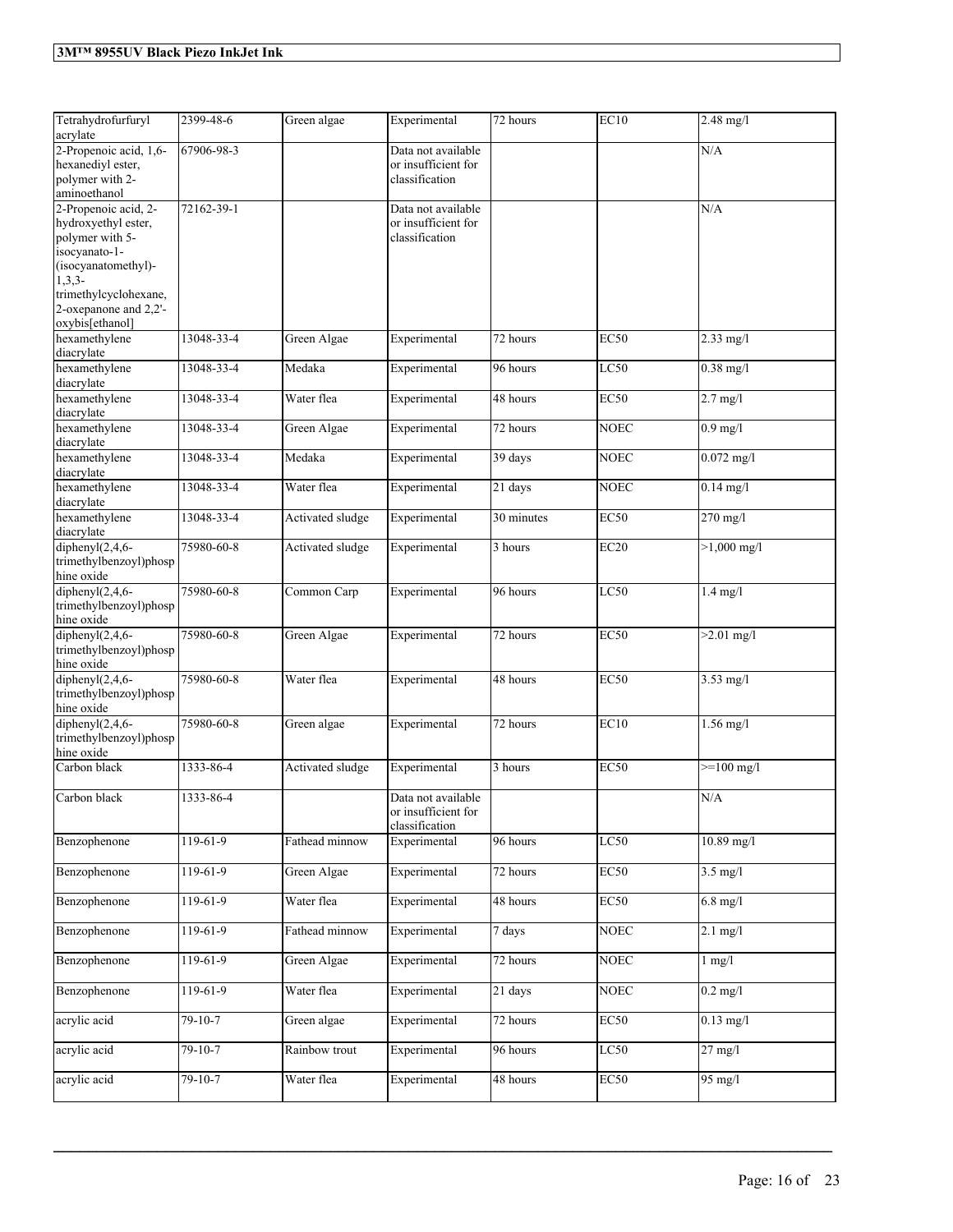| acrylic acid | $79 - 10 - 7$  | Green algae          | Experimental | 72 hours   | EC10              | $0.03$ mg/l                                                |
|--------------|----------------|----------------------|--------------|------------|-------------------|------------------------------------------------------------|
| acrylic acid | $79 - 10 - 7$  | Water flea           | Experimental | 21 days    | <b>NOEC</b>       | $3.8$ mg/l                                                 |
| acrylic acid | $79 - 10 - 7$  |                      | Experimental | 7 days     | LD50              | $\geq$ =98 mg per kg of<br>bodyweight                      |
| acrylic acid | $79 - 10 - 7$  |                      | Experimental | 48 hours   | <b>NOEC</b>       | $0.9 \text{ mg/l}$                                         |
| acrylic acid | $79 - 10 - 7$  | Activated sludge     | Experimental | 30 minutes | NOEC              | $100$ mg/l                                                 |
| acrylic acid | 79-10-7        | Redworm              | Experimental | 14 days    | LC50              | $>1,000$ mg/kg (Dry<br>Weight)                             |
| acrylic acid | $79 - 10 - 7$  | Soil microbes        | Experimental | 28 days    | <b>NOEC</b>       | $\frac{100 \text{ mg/kg}}{100 \text{ mg/kg}}$ (Dry Weight) |
| Camphene     | 79-92-5        | Activated sludge     | Experimental | 3 hours    | <b>EC10</b>       | 490.3 mg/l                                                 |
| Camphene     | 79-92-5        | Green Algae          | Experimental | 72 hours   | <b>EC50</b>       | $1.75$ mg/l                                                |
| Camphene     | 79-92-5        | Sheepshead<br>Minnow | Experimental | 96 hours   | LC50              | $1.9$ mg/l                                                 |
| Camphene     | 79-92-5        | Water flea           | Experimental | 48 hours   | <b>EC50</b>       | $0.72$ mg/l                                                |
| Camphene     | 79-92-5        | Zebra Fish           | Experimental | 96 hours   | LC50              | $0.72 \text{ mg/l}$                                        |
| Camphene     | 79-92-5        | Green Algae          | Experimental | 72 hours   | <b>NOEC</b>       | $0.07$ mg/l                                                |
| toluene      | 108-88-3       | Coho Salmon          | Experimental | 96 hours   | LC50              | 5.5 mg/l                                                   |
| toluene      | 108-88-3       | <b>Grass Shrimp</b>  | Experimental | 96 hours   | LC50              | $9.5$ mg/l                                                 |
| toluene      | 108-88-3       | Green Algae          | Experimental | 72 hours   | EC50              | $12.5 \text{ mg}/1$                                        |
| toluene      | $108 - 88 - 3$ | Leopard frog         | Experimental | 9 days     | LC50              | $0.39$ mg/l                                                |
| toluene      | 108-88-3       | Pink Salmon          | Experimental | 96 hours   | LC50              | $6.41$ mg/l                                                |
| toluene      | 108-88-3       | Water flea           | Experimental | 48 hours   | <b>EC50</b>       | $3.78$ mg/l                                                |
| toluene      | $108 - 88 - 3$ | Coho Salmon          | Experimental | 40 days    | <b>NOEC</b>       | $1.39$ mg/l                                                |
| toluene      | $108 - 88 - 3$ | Diatom               | Experimental | 72 hours   | <b>NOEC</b>       | $10$ mg/l                                                  |
| toluene      | 108-88-3       | Water flea           | Experimental | 7 days     | <b>NOEC</b>       | $0.74 \text{ mg}/1$                                        |
| toluene      | $108 - 88 - 3$ | Activated sludge     | Experimental | 12 hours   | $\overline{IC50}$ | $292$ mg/l                                                 |
| toluene      | 108-88-3       | Bacteria             | Experimental | 16 hours   | <b>NOEC</b>       | 29 mg/l                                                    |
| toluene      | 108-88-3       | Bacteria             | Experimental | 24 hours   | <b>EC50</b>       | 84 mg/l                                                    |
| toluene      | $108 - 88 - 3$ | Redworm              | Experimental | 28 days    | LC50              | $>150$ mg per kg of<br>bodyweight                          |
| toluene      | 108-88-3       | Soil microbes        | Experimental | 28 days    | <b>NOEC</b>       | $\sqrt{26}$ mg/kg (Dry Weight)                             |

# **12.2. Persistence and degradability**

| <b>Material</b>                                                            | <b>CAS Nbr</b> | Test type                      | Duration | <b>Study Type</b>                | 'Test result             | <b>Protocol</b>                           |
|----------------------------------------------------------------------------|----------------|--------------------------------|----------|----------------------------------|--------------------------|-------------------------------------------|
| $exo-1,7,7-$<br>trimethylbicyclo <sup>[2.2.1]</sup> hept-<br>2-yl acrylate | 5888-33-5      | Experimental<br>Biodegradation | 28 days  | CO <sub>2</sub> evolution        | $57%$ weight             | OECD 310 CO2 Headspace                    |
| isooctyl acrylate                                                          | 29590-42-9     | Estimated<br>Photolysis        |          | Photolytic half-life<br>(in air) | (t 1/2)                  | 1.45-1.78 days Non-standard method        |
| isooctyl acrylate                                                          | 29590-42-9     | Experimental<br>Biodegradation | 28 days  | <b>BOD</b>                       | $ 93 \% \text{ weight} $ | <b>OECD 301D - Closed bottle</b><br>Itest |
| Tetrahydrofurfuryl acrylate   2399-48-6                                    |                | Experimental                   |          | Log Kow                          | 10.81                    | Non-standard method                       |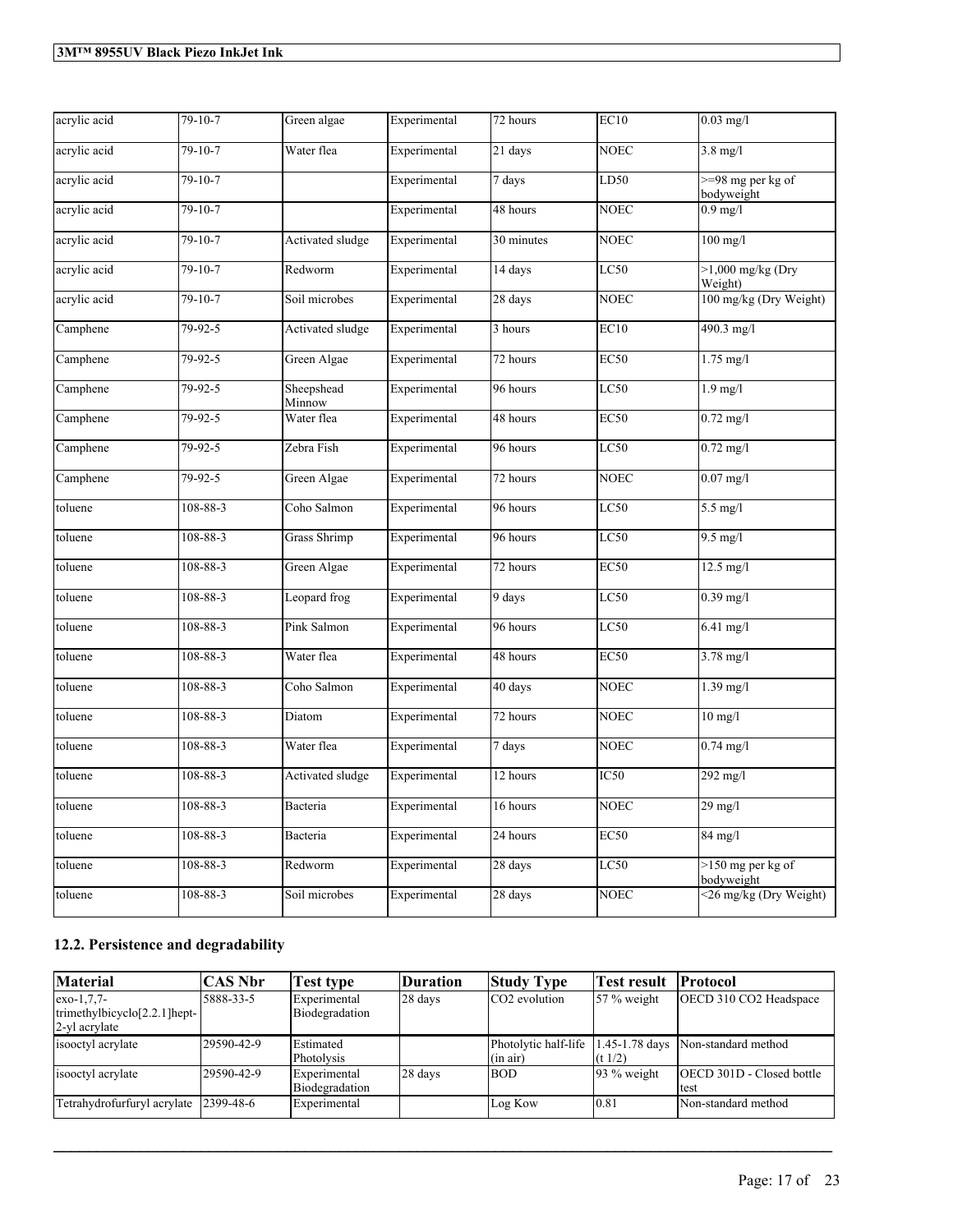|                                                                                                                                                                                  |               | Bioconcentration                  |           |                                  |                                                        |                                               |
|----------------------------------------------------------------------------------------------------------------------------------------------------------------------------------|---------------|-----------------------------------|-----------|----------------------------------|--------------------------------------------------------|-----------------------------------------------|
| Tetrahydrofurfuryl acrylate                                                                                                                                                      | 2399-48-6     | Experimental<br>Biodegradation    | $28$ days | <b>BOD</b>                       | 77.7%<br><b>BOD/ThBOD</b>                              | OECD 301F - Manometric<br>respirometry        |
| 2-Propenoic acid, 1,6-<br>hexanediyl ester, polymer<br>with 2-aminoethanol                                                                                                       | 67906-98-3    | Data not availbl-<br>insufficient |           |                                  | N/A                                                    |                                               |
| 2-Propenoic acid, 2-<br>hydroxyethyl ester, polymer<br>with 5-isocyanato-1-<br>$(isocyanatomethyl)-1,3,3-$<br>trimethylcyclohexane, 2-<br>oxepanone and 2.2'-<br>oxybis[ethanol] | 72162-39-1    | Data not availbl-<br>insufficient |           |                                  | N/A                                                    |                                               |
| hexamethylene diacrylate                                                                                                                                                         | 13048-33-4    | Estimated<br>Photolysis           |           | Photolytic half-life<br>(in air) | days (t $1/2$ )                                        | Episuite™                                     |
| hexamethylene diacrylate                                                                                                                                                         | 13048-33-4    | Experimental<br>Biodegradation    | 28 days   | CO <sub>2</sub> evolution        | 60-70 %CO2<br>evolution/THC<br>O2 evolution            | ISO 14593 Inorg C<br>Headspace                |
| diphenyl $(2, 4, 6$ -<br>trimethylbenzoyl)phosphine<br>oxide                                                                                                                     | 75980-60-8    | Experimental<br>Biodegradation    | 28 days   | <b>BOD</b>                       | $\sqrt{210\%}$<br><b>BOD/ThBOD</b>                     | <b>OECD 301F - Manometric</b><br>respirometry |
| Carbon black                                                                                                                                                                     | 1333-86-4     | Data not availbl-<br>insufficient |           |                                  | N/A                                                    |                                               |
| Benzophenone                                                                                                                                                                     | 119-61-9      | Experimental<br>Biodegradation    | 28 days   | <b>BOD</b>                       | 66-84 %<br>weight                                      | OECD 301F - Manometric<br>respirometry        |
| acrylic acid                                                                                                                                                                     | $79 - 10 - 7$ | Estimated<br>Photolysis           |           | Photolytic half-life<br>(in air) | 3.2 days (t $1/2$ )                                    |                                               |
| acrylic acid                                                                                                                                                                     | $79 - 10 - 7$ | Experimental<br>Biodegradation    | 28 days   | Percent degraded                 | 81 %<br><b>BOD/ThBOD</b>                               | OECD 301D - Closed bottle<br>test             |
| acrylic acid                                                                                                                                                                     | $79 - 10 - 7$ | Experimental<br>Biodegradation    | 3 days    | Percent degraded                 | 72.9 %CO2<br>evolution/THC<br>O <sub>2</sub> evolution |                                               |
| Camphene                                                                                                                                                                         | 79-92-5       | Experimental<br>Photolysis        |           | Photolytic half-life<br>(in air) | $7.2$ hours (t)<br>1/2)                                | Non-standard method                           |
| Camphene                                                                                                                                                                         | 79-92-5       | Experimental<br>Biodegradation    | 28 days   | <b>BOD</b>                       | $2\%$<br><b>BOD/ThBOD</b>                              | OECD 301C - MITI test (I)                     |
| toluene                                                                                                                                                                          | 108-88-3      | Experimental<br>Photolysis        |           | Photolytic half-life<br>(in air) | 5.2 days (t $1/2$ )                                    |                                               |
| toluene                                                                                                                                                                          | 108-88-3      | Experimental<br>Biodegradation    | 20 days   | <b>BOD</b>                       | 80 %<br><b>BOD/ThBOD</b>                               | <b>APHA Std Meth</b><br>Water/Wastewater      |

# **12.3 : Bioaccumulative potential**

| Material                                                                                                                                                                              | Cas No.    | Test type                                                   | <b>Duration</b> | <b>Study Type</b>         | Test result | Protocol                                                         |
|---------------------------------------------------------------------------------------------------------------------------------------------------------------------------------------|------------|-------------------------------------------------------------|-----------------|---------------------------|-------------|------------------------------------------------------------------|
| $exo-1.7.7-$<br>trimethylbicyclo $[2.2.1]$ hept<br>-2-yl acrylate                                                                                                                     | 5888-33-5  | <b>Estimated BCF -</b><br>Other                             | 56 hours        | Bioaccumulation<br>factor | 37          | <b>OECD 305E -</b><br>Bioaccumulation flow-<br>through fish test |
| isooctyl acrylate                                                                                                                                                                     | 29590-42-9 | Estimated<br>Bioconcentration                               |                 | Bioaccumulation<br>factor | 120-940     | Non-standard method                                              |
| 2-Propenoic acid, 1,6-<br>hexanediyl ester, polymer<br>with 2-aminoethanol                                                                                                            | 67906-98-3 | Data not available<br>or insufficient for<br>classification | N/A             | N/A                       | N/A         | N/A                                                              |
| 2-Propenoic acid, 2-<br>hydroxyethyl ester,<br>polymer with 5-isocyanato-<br>1-(isocyanatomethyl)-<br>$1,3,3$ -<br>trimethylcyclohexane, 2-<br>oxepanone and 2,2'-<br>oxybis[ethanol] | 72162-39-1 | Data not available<br>or insufficient for<br>classification | N/A             | N/A                       | N/A         | N/A                                                              |
| hexamethylene diacrylate                                                                                                                                                              | 13048-33-4 | Experimental<br>Bioconcentration                            |                 | Log Kow                   | 2.81        |                                                                  |
| diphenyl $(2,4,6$ -<br>trimethylbenzoyl)phosphin<br>e oxide                                                                                                                           | 75980-60-8 | <b>Experimental BCF-</b><br>Carp                            | 56 days         | Bioaccumulation<br>factor | $\leq 40$   |                                                                  |
| Carbon black                                                                                                                                                                          | 1333-86-4  | Data not available<br>or insufficient for                   | N/A             | N/A                       | N/A         | N/A                                                              |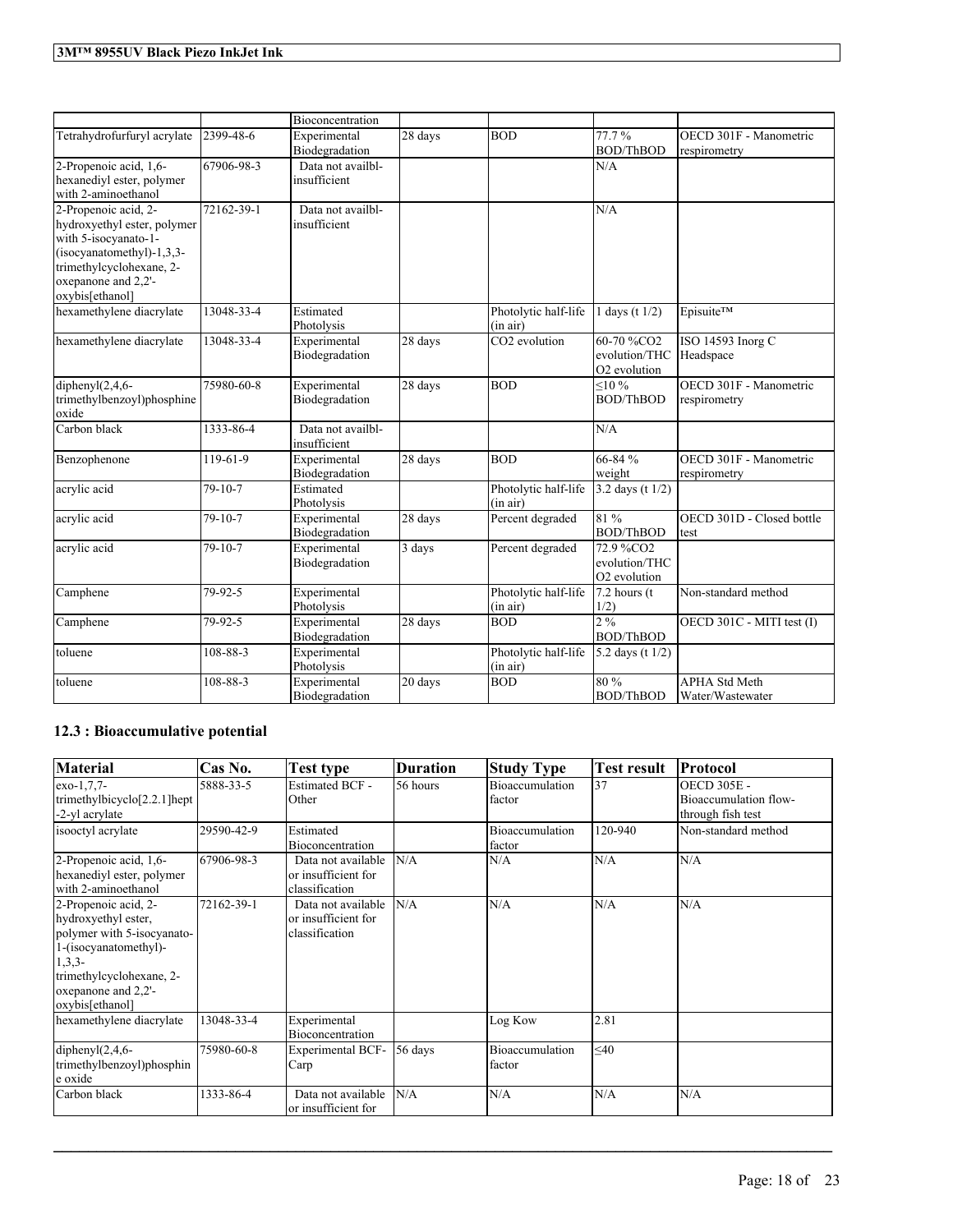|              |               | lclassification                      |                     |                           |          |                                           |
|--------------|---------------|--------------------------------------|---------------------|---------------------------|----------|-------------------------------------------|
| Benzophenone | 119-61-9      | Experimental BCF - 56 days           |                     | Bioaccumulation           | <12      | Non-standard method                       |
|              |               | Other                                |                     | factor                    |          |                                           |
| acrylic acid | $79 - 10 - 7$ | Experimental<br>Bioconcentration     |                     | Log Kow                   | 10.46    | OECD 107 log Kow shke<br>lflsk mtd        |
| Camphene     | 79-92-5       | Experimental BCF-<br>Carp            | $56 \, \text{days}$ | Bioaccumulation<br>factor | 606-1290 | <b>IOECD 305C-Bioaccum</b><br>degree fish |
| toluene      | 108-88-3      | Experimental BCF - 72 hours<br>Other |                     | Bioaccumulation<br>factor | 190      |                                           |
| toluene      | 108-88-3      | Experimental<br>Bioconcentration     |                     | Log Kow                   | 2.73     |                                           |

### **12.4. Mobility in soil**

| <b>Material</b>          | $\mathbb C$ as No. | <b>Test type</b>    | <b>Study Type</b> | <b>Fest result</b> | Protocol                  |
|--------------------------|--------------------|---------------------|-------------------|--------------------|---------------------------|
| hexamethylene diacrylate | 13048-33-4         | <b>Estimated</b>    | Koc               | $220$ l/kg         | $E$ pisuite <sup>TM</sup> |
|                          |                    | Mobility in Soil    |                   |                    |                           |
| acrylic acid             | $79 - 10 - 7$      | Experimental        | <b>Koc</b>        | $-6$ $1/kg$        | 40CFR796.2750 Sed/Soil    |
|                          |                    | lMobility in Soil   |                   |                    | Adsorp                    |
| toluene                  | 108-88-3           | <i>Experimental</i> | <b>Koc</b>        | $37$ $1$ / $kg$    |                           |
|                          |                    | Mobility in Soil    |                   |                    |                           |

### **12.5. Results of the PBT and vPvB assessment**

This material does not contain any substances that are assessed to be a PBT or vPvB

### **12.6. Endocrine disrupting properties**

This material does not contain any substances that are assessed to be an endocrine disruptor for environmental effects

## **12.7. Other adverse effects**

No information available.

# **SECTION 13: Disposal considerations**

### **13.1 Waste treatment methods**

Dispose of contents/ container in accordance with the local/regional/national/international regulations.

Dispose of waste product in a permitted industrial waste facility. As a disposal alternative, incinerate in a permitted waste incineration facility. Empty drums/barrels/containers used for transporting and handling hazardous chemicals (chemical substances/mixtures/preparations classified as Hazardous as per applicable regulations) shall be considered, stored, treated & disposed of as hazardous wastes unless otherwise defined by applicable waste regulations. Consult with the respective regulating authorities to determine the available treatment and disposal facilities.

The coding of a waste stream is based on the application of the product by the consumer. Since this is out of the control of 3M, no waste code(s) for products after use will be provided. Please refer to the European Waste Code (EWC - 2000/532/EC and amendments) to assign the correct waste code to your waste stream. Ensure national and/or regional regulations are complied with and always use a licensed waste contractor.

## **EU waste code (product as sold)**

080312\* Waste ink containing dangerous substances

# **SECTION 14: Transportation information**

|  | <b>Transport</b><br><b>Ground</b><br>(ADR) | Air Transport (IATA) | <b>Marine Transport</b><br>(IMDG) |
|--|--------------------------------------------|----------------------|-----------------------------------|
|--|--------------------------------------------|----------------------|-----------------------------------|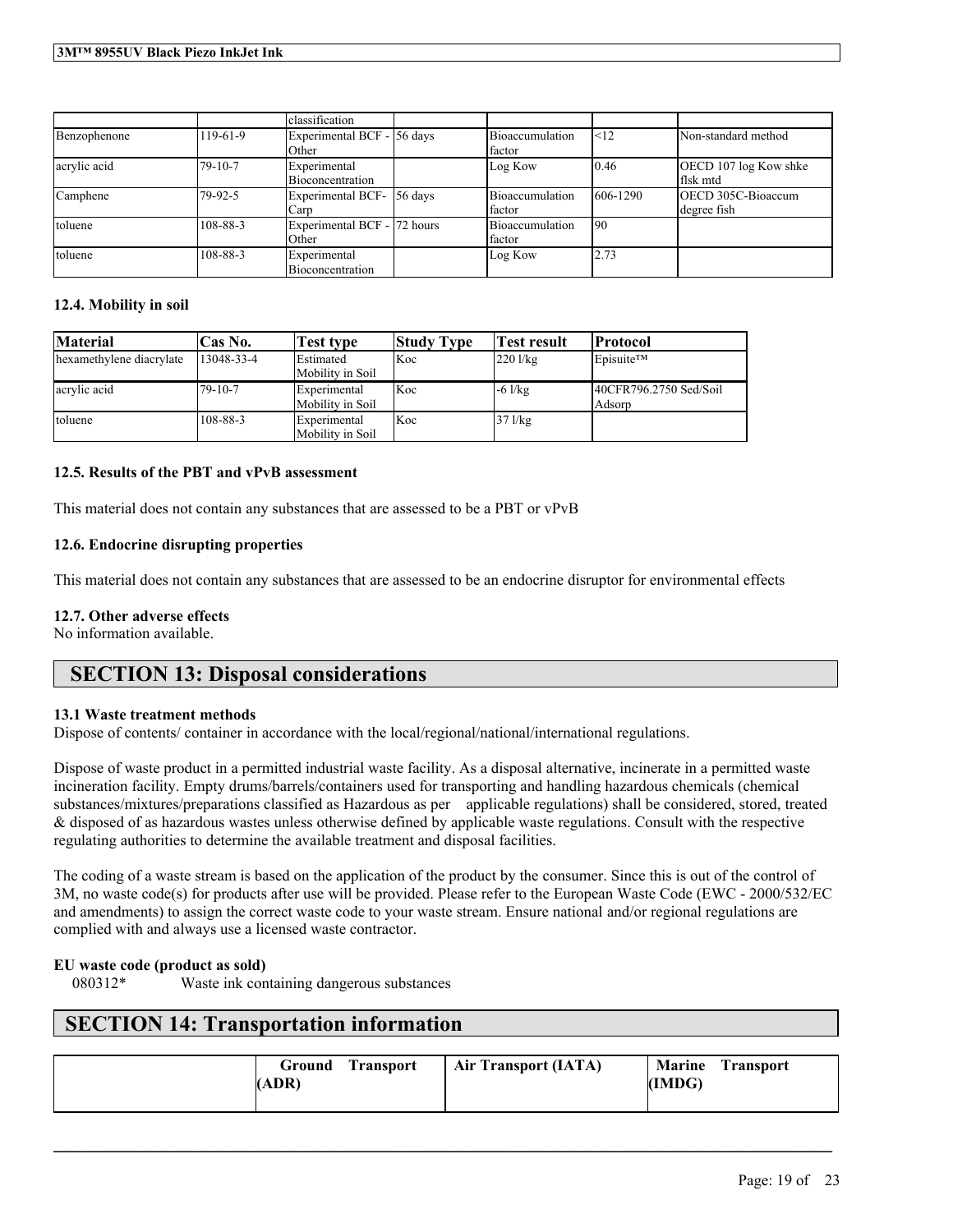| 14.1 UN number                                        | <b>UN3082</b>                                        | <b>UN3082</b>                   | <b>UN3082</b>                   |
|-------------------------------------------------------|------------------------------------------------------|---------------------------------|---------------------------------|
|                                                       |                                                      |                                 |                                 |
|                                                       |                                                      |                                 |                                 |
| 14.2 UN proper shipping                               | <b>ENVIRONMENTALLY</b>                               | <b>ENVIRONMENTALLY</b>          | <b>ENVIRONMENTALLY</b>          |
| name                                                  | <b>HAZARDOUS</b>                                     | HAZARDOUS SUBSTANCE,            | <b>HAZARDOUS</b>                |
|                                                       | SUBSTANCE, LIQUID,                                   | LIQUID, N.O.S.(ISOOCTYL         | SUBSTANCE, LIQUID,              |
|                                                       | N.O.S.                                               | ACRYLATE; ISOBORNYL             | N.O.S.(ISOOCTYL                 |
|                                                       |                                                      | <b>ACRYLATE)</b>                | <b>ACRYLATE; ISOBORNYL</b>      |
| 14.3 Transport hazard                                 | 9                                                    | 9                               | <b>ACRYLATE)</b><br>$\mathbf Q$ |
| class(es)                                             |                                                      |                                 |                                 |
|                                                       |                                                      |                                 |                                 |
| 14.4 Packing group                                    | III                                                  | $\rm III$                       | III                             |
|                                                       |                                                      |                                 |                                 |
|                                                       |                                                      |                                 |                                 |
| <b>14.5 Environmental hazards</b>                     | Not Environmentally                                  | Not applicable                  | Not a Marine Pollutant          |
|                                                       | Hazardous                                            |                                 |                                 |
|                                                       |                                                      | Please refer to the other       |                                 |
| 14.6 Special precautions for                          | Please refer to the other<br>sections of the SDS for |                                 | Please refer to the other       |
| user                                                  |                                                      | sections of the SDS for further | sections of the SDS for         |
|                                                       | further information.                                 | information.                    | further information.            |
| 14.7 Transport in bulk                                | No data available.                                   | No Data Available               | No Data Available               |
| according to Annex II of<br>Marpol 73/78 and IBC Code |                                                      |                                 |                                 |
| <b>Control Temperature</b>                            | No data available.                                   | No Data Available               | No Data Available               |
|                                                       |                                                      |                                 |                                 |
|                                                       |                                                      |                                 |                                 |
| <b>Emergency Temperature</b>                          | No data available.                                   | No Data Available               | No Data Available               |
|                                                       |                                                      |                                 |                                 |
| <b>ADR Tunnel Code</b>                                |                                                      | Not Applicable                  | Not Applicable                  |
|                                                       | $\left( -\right)$                                    |                                 |                                 |
|                                                       |                                                      |                                 |                                 |
| <b>ADR Classification Code</b>                        | M <sub>6</sub>                                       | Not Applicable                  | Not Applicable                  |
|                                                       |                                                      |                                 |                                 |
|                                                       |                                                      |                                 |                                 |
| <b>ADR Transport Category</b>                         | $\overline{4}$                                       | Not Applicable                  | Not Applicable                  |
|                                                       |                                                      |                                 |                                 |
| <b>ADR Multiplier</b>                                 | $\mathbf{0}$                                         | $\mathbf{0}$                    | $\Omega$                        |
|                                                       |                                                      |                                 |                                 |
|                                                       |                                                      |                                 |                                 |
| <b>IMDG Segregation Code</b>                          | Not applicable.                                      | Not Applicable                  | <b>NONE</b>                     |
|                                                       |                                                      |                                 |                                 |
|                                                       |                                                      |                                 |                                 |
| <b>Transport not Permitted</b>                        | Not applicable.                                      | Not Applicable                  | Not Applicable                  |
|                                                       |                                                      |                                 |                                 |
|                                                       |                                                      |                                 |                                 |

Please contact the address or phone number listed on the first page of the SDS for additional information on the transport/shipment of the material by rail (RID) or inland waterways (ADN).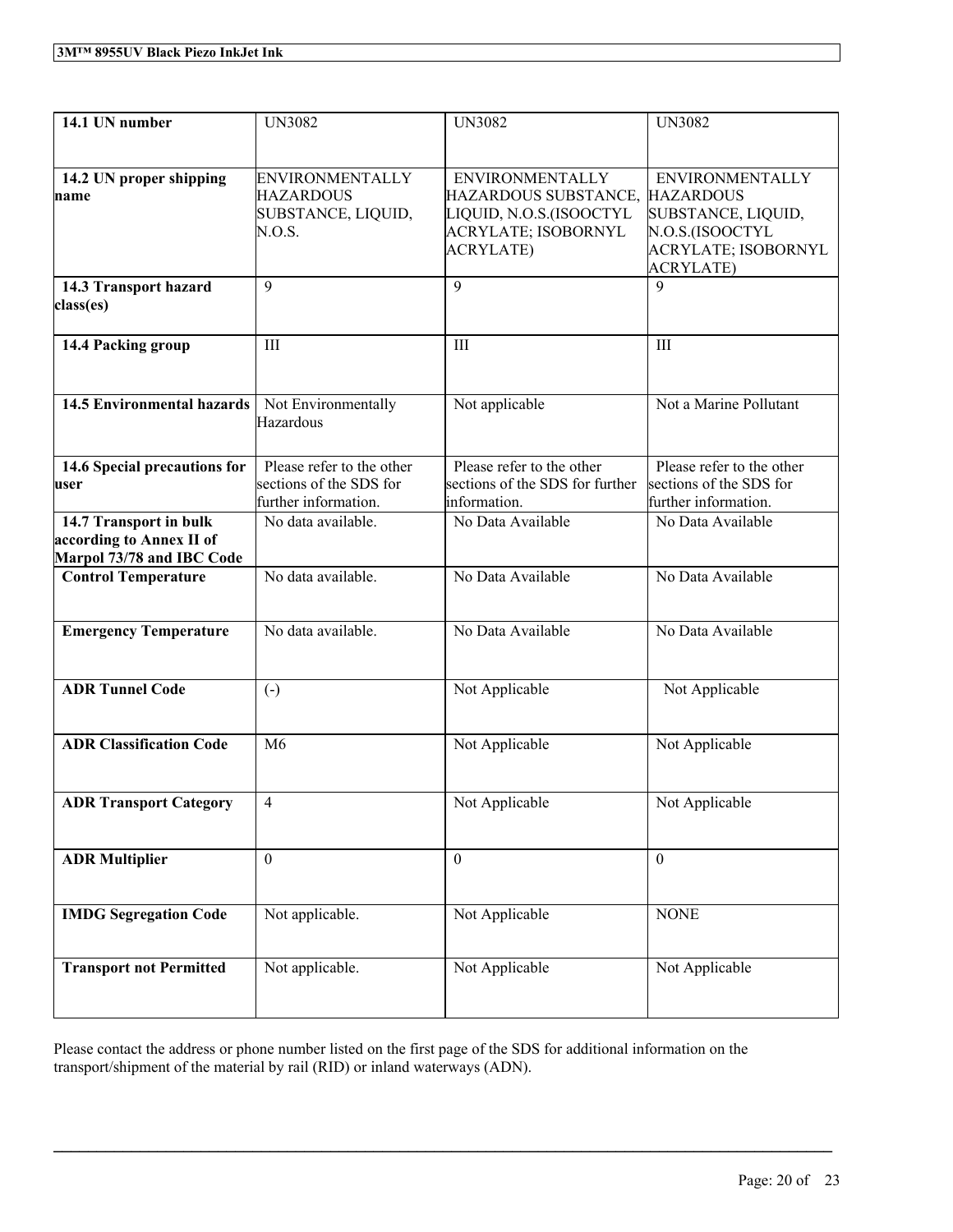# **SECTION 15: Regulatory information**

### **15.1. Safety, health and environmental regulations/legislation specific for the substance or mixture**

| Carcinogenicity |                |                                              |                             |
|-----------------|----------------|----------------------------------------------|-----------------------------|
| Ingredient      | <b>CAS Nbr</b> | <b>Classification</b>                        | <b>Regulation</b>           |
| acrylic acid    | $79-10-7$      | Gr. 3: Not classifiable                      | <b>International Agency</b> |
|                 |                |                                              | for Research on Cancer      |
| Benzophenone    | $119-61-9$     | Grp. 2B: Possible human International Agency |                             |
|                 |                | carc.                                        | for Research on Cancer      |
| Carbon black    | 1333-86-4      | Grp. 2B: Possible human International Agency |                             |
|                 |                | carc.                                        | for Research on Cancer      |
| toluene         | 108-88-3       | Gr. 3: Not classifiable                      | <b>International Agency</b> |
|                 |                |                                              | for Research on Cancer      |

### **Restrictions on the manufacture, placing on the market and use:**

The following substance(s) contained in this product is/are subject through Annex XVII of REACH regulation to restrictions on the manufacture, placing on the market and use when present in certain dangerous substances, mixtures and articles. Users of this product are required to comply with the restrictions placed upon it by the aforementioned provision.

| Ingredient                                                                                    | <b>CAS Nbr</b> |
|-----------------------------------------------------------------------------------------------|----------------|
| toluene                                                                                       | 108-88-3       |
| Restriction status: listed in REACH Annex XVII                                                |                |
| Restricted uses: See Annex XVII to Regulation (EC) No 1907/2006 for Conditions of Restriction |                |

### **15.2. Chemical Safety Assessment**

A chemical safety assessment has not been carried out for this mixture. Chemical safety assessments for the contained substances may have been carried out by the registrants of the substances in accordance with Regulation (EC) No 1907/2006, as amended.

 $\mathcal{L}_\mathcal{L} = \mathcal{L}_\mathcal{L} = \mathcal{L}_\mathcal{L} = \mathcal{L}_\mathcal{L} = \mathcal{L}_\mathcal{L} = \mathcal{L}_\mathcal{L} = \mathcal{L}_\mathcal{L} = \mathcal{L}_\mathcal{L} = \mathcal{L}_\mathcal{L} = \mathcal{L}_\mathcal{L} = \mathcal{L}_\mathcal{L} = \mathcal{L}_\mathcal{L} = \mathcal{L}_\mathcal{L} = \mathcal{L}_\mathcal{L} = \mathcal{L}_\mathcal{L} = \mathcal{L}_\mathcal{L} = \mathcal{L}_\mathcal{L}$ 

# **SECTION 16: Other information**

### **List of relevant H statements**

| <b>EUH071</b>     | Corrosive to the respiratory tract.                                |
|-------------------|--------------------------------------------------------------------|
| H <sub>225</sub>  | Highly flammable liquid and vapour.                                |
| H <sub>226</sub>  | Flammable liquid and vapour.                                       |
| H <sub>3</sub> 02 | Harmful if swallowed.                                              |
| H304              | May be fatal if swallowed and enters airways.                      |
| H312              | Harmful in contact with skin.                                      |
| H314              | Causes severe skin burns and eye damage.                           |
| H315              | Causes skin irritation.                                            |
| H317              | May cause an allergic skin reaction.                               |
| H318              | Causes serious eye damage.                                         |
| H319              | Causes serious eye irritation.                                     |
| H332              | Harmful if inhaled.                                                |
| H335              | May cause respiratory irritation.                                  |
| H336              | May cause drowsiness or dizziness.                                 |
| H360Df            | May damage the unborn child. Suspected of damaging fertility.      |
| <b>H360F</b>      | May damage fertility.                                              |
| <b>H360FD</b>     | May damage fertility. May damage the unborn child.                 |
| H361d             | Suspected of damaging the unborn child.                            |
| H373              | May cause damage to organs through prolonged or repeated exposure. |
| H400              | Very toxic to aquatic life.                                        |
|                   |                                                                    |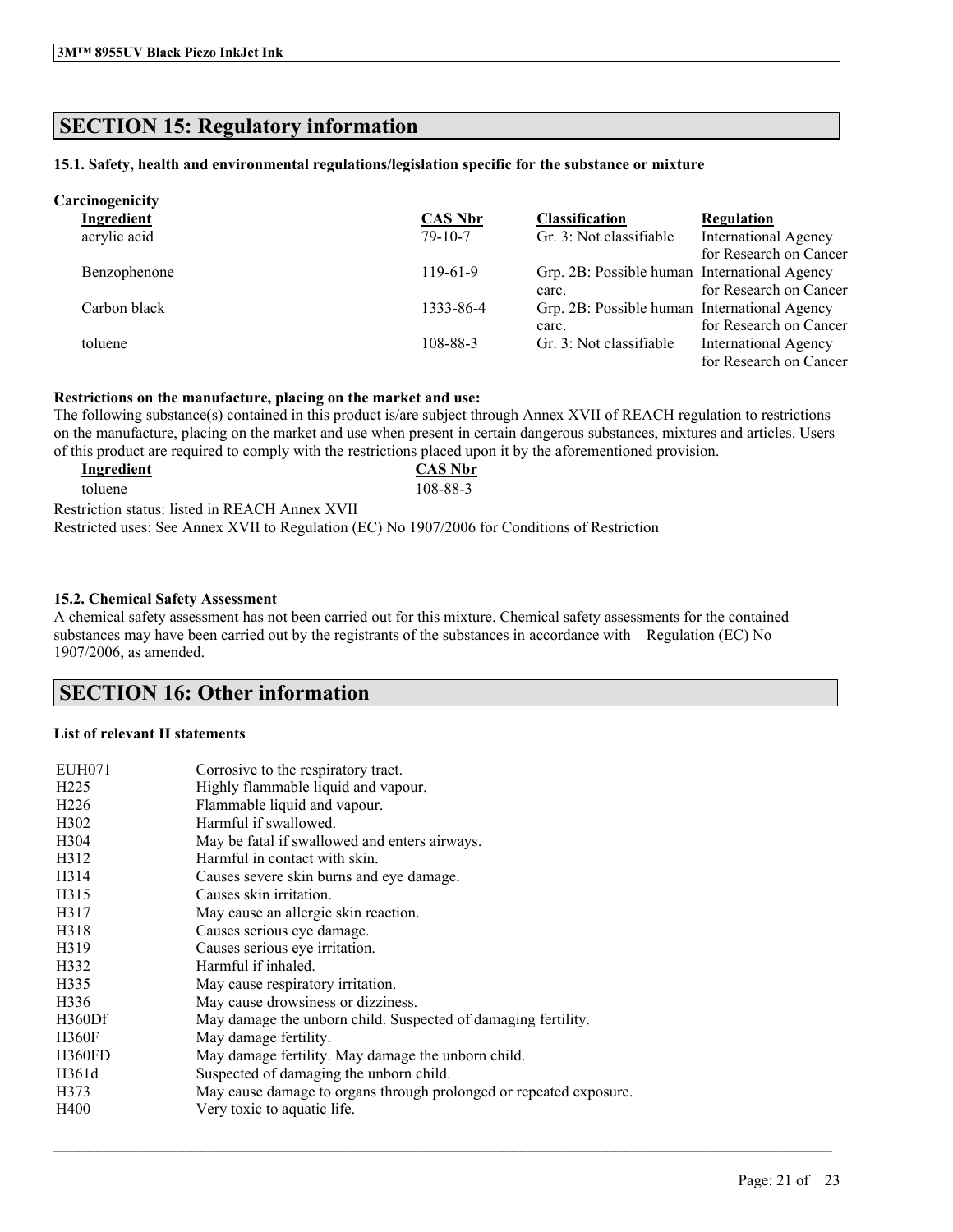| H410     | Very toxic to aquatic life with long lasting effects.                                                                                                 |
|----------|-------------------------------------------------------------------------------------------------------------------------------------------------------|
| TT 4 1 1 | $\mathbf{T}^{\prime}$ , and the second of $\mathbf{C}$ , and $\mathbf{C}$ , and $\mathbf{C}$ , and $\mathbf{C}$ , and $\mathbf{C}$ , and $\mathbf{C}$ |

- H411 Toxic to aquatic life with long lasting effects.
- H412 Harmful to aquatic life with long lasting effects.

## **Revision information:**

EU Section 09: pH information information was added. CLP: Ingredient table information was modified. Label: CLP Classification information was modified. Label: CLP Percent Unknown information was modified. Label: CLP Precautionary - Disposal information was deleted. Label: CLP Precautionary - Prevention information was modified. Label: CLP Precautionary - Response information was modified. Label: CLP Supplemental Hazard Statements information was deleted. Label: CLP Supplemental Precautionary Statements information was deleted. Section 02: SDS Elements: CLP Supplemental Precautionary Statements information was added. Section 03: Composition table % Column heading information was added. Section 3: Composition/ Information of ingredients table information was modified. Section 03: SCL table information was added. Section 03: Substance not applicable information was added. Section 04: First Aid - Symptoms and Effects (CLP) information was added. Section 04: Information on toxicological effects information was modified. Section 5: Hazardous combustion products table information was modified. Section 8: Occupational exposure limit table information was modified. Section 9: Evaporation Rate information information was deleted. Section 9: Explosive properties information information was deleted. Section 09: Kinematic Viscosity information information was added. Section 9: Melting point information information was modified. Section 9: Oxidising properties information information was deleted. Section 9: pH information information was deleted. Section 9: Property description for optional properties information was modified. Section 9: Vapour density value information was added. Section 9: Vapour density value information was deleted. Section 9: Viscosity information information was deleted. Section 11: Acute Toxicity table information was modified. Section 11: Aspiration Hazard Table information was modified. Section 11: Carcinogenicity Table information was modified. Section 11: Classification disclaimer information was modified. Section 11: Germ Cell Mutagenicity Table information was modified. Section 11: No endocrine disruptor information available warning information was added. Section 11: Reproductive Hazards information information was deleted. Section 11: Reproductive Toxicity Table information was modified. Section 11: Reproductive/developmental effects information information was added. Section 11: Serious Eye Damage/Irritation Table information was modified. Section 11: Skin Corrosion/Irritation Table information was modified. Section 11: Skin Sensitization Table information was modified. Section 11: Target Organs - Repeated Table information was modified. Section 11: Target Organs - Single Table information was modified. Section 12: 12.6. Endocrine Disrupting Properties information was added. Section 12: 12.7. Other adverse effects information was modified. Section 12: Component ecotoxicity information information was modified. Section 12: Contact manufacturer for more detail. information was deleted. Section 12: Mobility in soil information information was added. Section 12: No endocrine disruptor information available warning information was added. Section 12: Persistence and Degradability information information was modified. Section 12:Bioccumulative potential information information was modified. Section 14 Classification Code – Main Heading information was added.